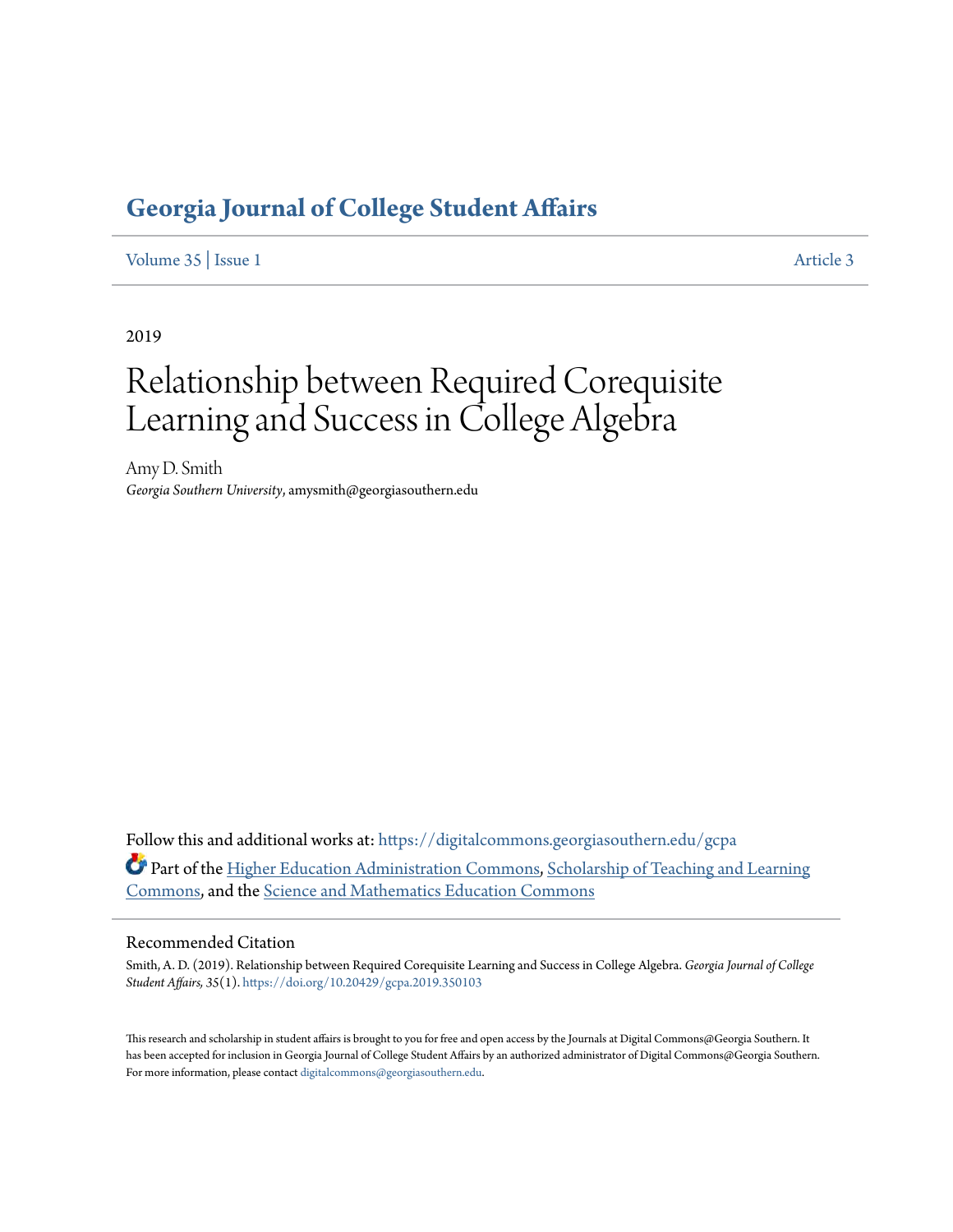# **Relationship between Required Corequisite Learning and Success in College Algebra**

**Amy Smith** (Georgia Southern University)

*This study sought to answer if a relationship existed between required corequisite support and success in gateway College Algebra courses. Complete College America and Complete College Georgia initiatives over the last ten years have sought ways to increase access to higher education with high progression and completion rates. Efforts such as the Momentum Year in University System of Georgia schools utilize developmental corequisite courses for gateway English and Mathematics to ensure early success and progression. This study used a chi-square test to analyze two groups of new freshmen and their success in College Algebra—one group who participated in corequisite learning (n=55) and one group who did not participate in corequisite learning (n=158), finding that a higher proportion of students succeed in College Algebra when also enrolled in corequisite support.*

Smith, A. (2019). Relationship between required corequisite learning and success in college algebra. *Georgia Journal of College Student Affairs, 35*(1), 23-44.



ISSN: 2330-7269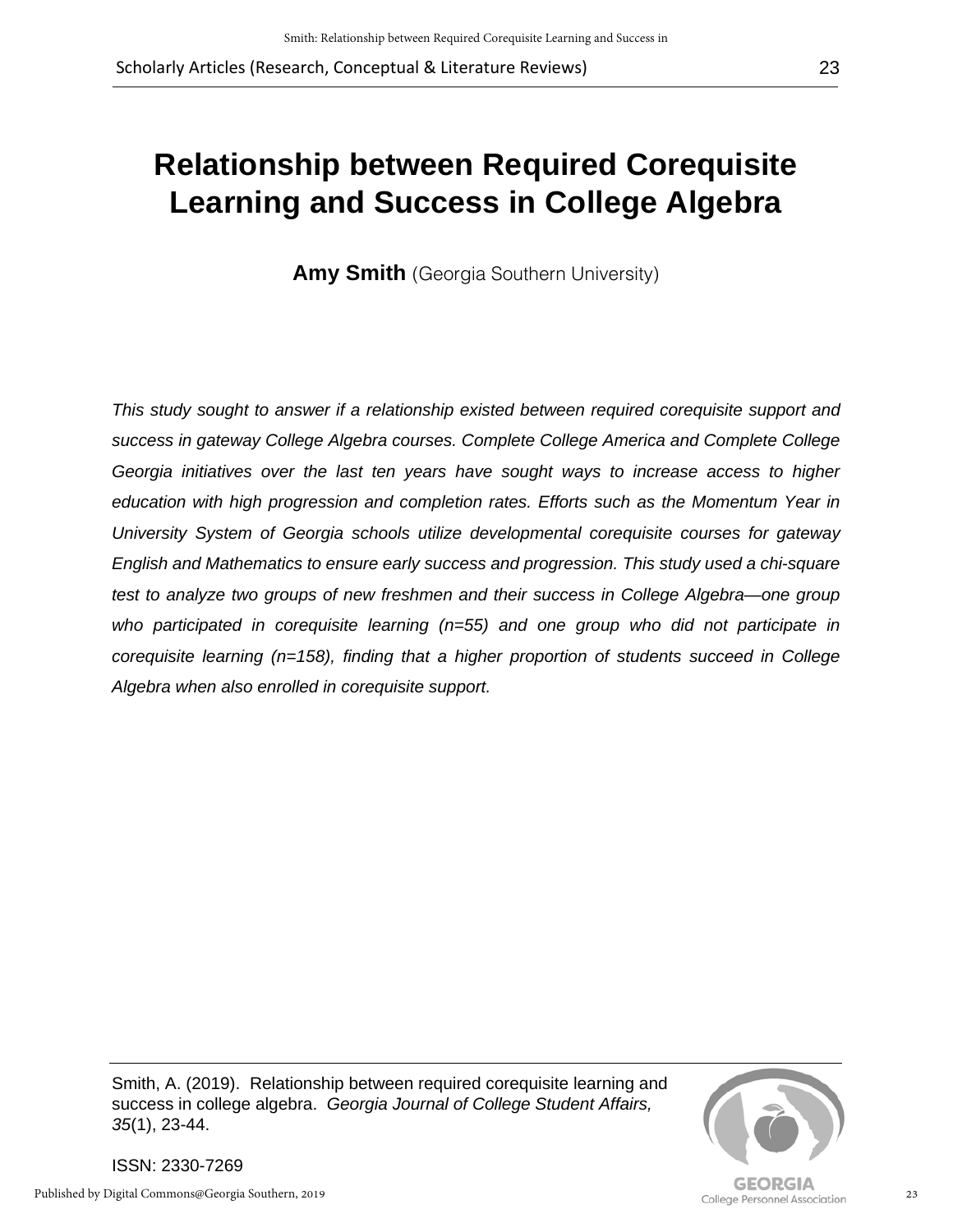In 2009, Complete College America (CCA) was developed as a nonprofit organization to focus on increasing access to higher education and degree completion in the United States (Complete College America, n.d.). CCA has six main strategies to help students succeed in earning a post-secondary credential: 15 to Finish, Math Pathways, Corequisite Support, Momentum Year, Academic Maps with Proactive Advising, and A Better Deal for Returning Adults (Complete College America, n.d.). These strategies are also part of Complete College Georgia (CCG), the state-level program stemming from CCA with the same goals, established in 2011 and now administered by the University System of Georgia (USG) (University System of Georgia, n.d.). Degree completion rates in Georgia are far below the national average, according to the National Center for Higher Education Management Systems (2018). The Center reported a sixyear graduation rate for the fall 2009 cohort pursuing a bachelor's degree of 38.7% whereas the national rate is 53.8%. In late 2017, the USG began implementation of the Momentum Year, one of the original CCA tenets, as a mandatory initiative for all USG institutions. Momentum Year, both at the national CCA level and in the state CCG level, incorporates many of the main CCA tenets, but is focused solely on the freshman year of college to give new students a strong

starting point to propel them through their degrees (Complete College America, n.d.; University System of Georgia, n.d.). Efforts include the use of academic focus areas with specific program maps, taking a fuller schedule, and pushing an academic mindset (University System of Georgia, 2016).

One key performance indicator in successful progression toward a degree one that is also central to the USG and CCG Momentum Year plan and overall CCA initiatives—is completion of the appropriate gateway (entry-level) math course (Calcagno, Crosta, Bailey & Jenkins, 2007; Denley, 2016; Leinbach & Jenkins, 2008). Corequisite learning, widely discussed in CCA and CCG literature, has been found to facilitate success in gateway courses, including College Algebra (Berryman & Short, 2010; Brower et al., 2017; Denley, 2016; Logue & Watanabe-Rose, 2014; Mireles, Acee, and Gerber, 2014; Royer & Baker, 2018). This instructional model is proposed as a way to increase gateway success through participation in the college-level course alongside a concurrent course using the concept of "just-in-time academic support" (Complete College America, 2019), with remediation and support occurring in real time with gateway course learning. Additionally, corequisite learning can decrease time and cost to degree (Belfield, Jenkins, & Lahr, 2016; Mireles et al., 2014). The USG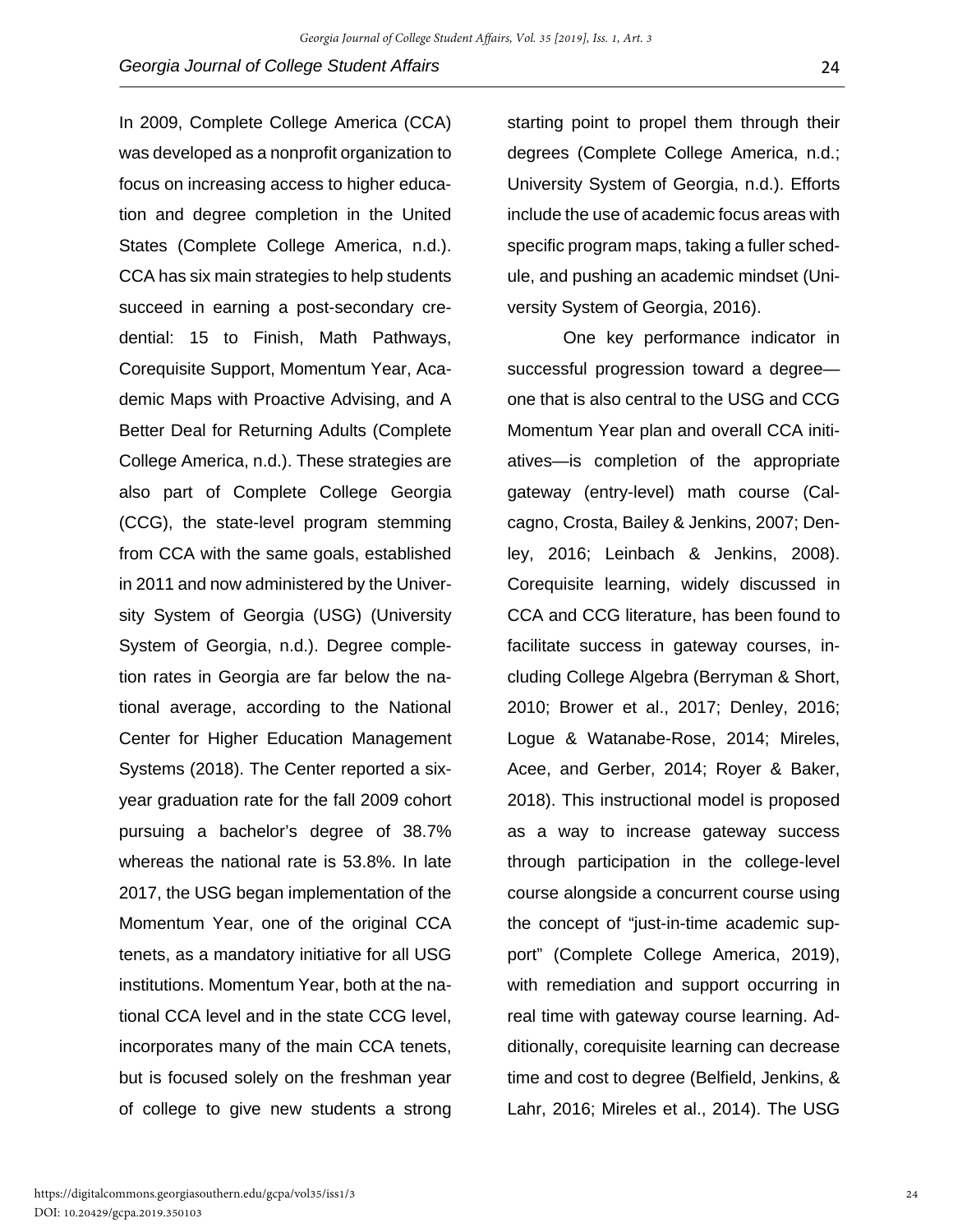has included this model in the Momentum Year with required corequisite support in gateway English and mathematics for students meeting certain criteria including low high school grade point averages (GPA) and college entrance exam scores. The criteria developed for mathematics differ based on the course; College Algebra has a higher exemption threshold, meaning students must have higher GPAs or test scores if they are starting a math sequence with College Algebra (University System of Georgia, n.d.). As of fall 2018, corequisite support is the only learning support option for students, with absolute discontinuation of prerequisite, or foundation, support.

While there is a wide range of research on corequisite learning and success in mathematics, the learning support requirements by the USG were new for the 2018-19 academic year. The purpose and significance of this comparison study was to inform the use of corequisite support for College Algebra and the overall learning support policy of the USG. This quantitative study compared College Algebra grades between two groups of freshmen—one group enrolled in corequisite support and the other group not enrolled in corequisite support—to discern if a relationship existed between required corequisite support and success in gateway College Algebra courses.

### **LITERATURE REVIEW**

The Momentum Year initiative is "a suite of strategies" that lead students "on a path to achieve their educational goals, including successful degree completion and on-time graduation" (University System of Georgia, 2016, para. 1). Corequisite learning policies enacted by the University System of Georgia as part of the Momentum Year are based on evolving theory and research on college persistence, retention, and graduation at institutions across the United States. The use of corequisite learning as a strategy to increase degree completion can be traced through a review of the literature, looking at completion initiatives, gateway course success measures, and developmental learning practices. While still a fairly recent construct in education success theory, corequisite learning was designed out of a desire to find the best student-centered path to achievement.

## **College Retention and Graduation**

Complete College America (CCA) was developed to address achievement gaps in the growing population enrolled in higher education, noting that undergraduate degree completion rates had not increased in almost 40 years (Complete College America, n.d.). At the time of CCA's creation, the national sixyear graduation rate for a bachelor's degree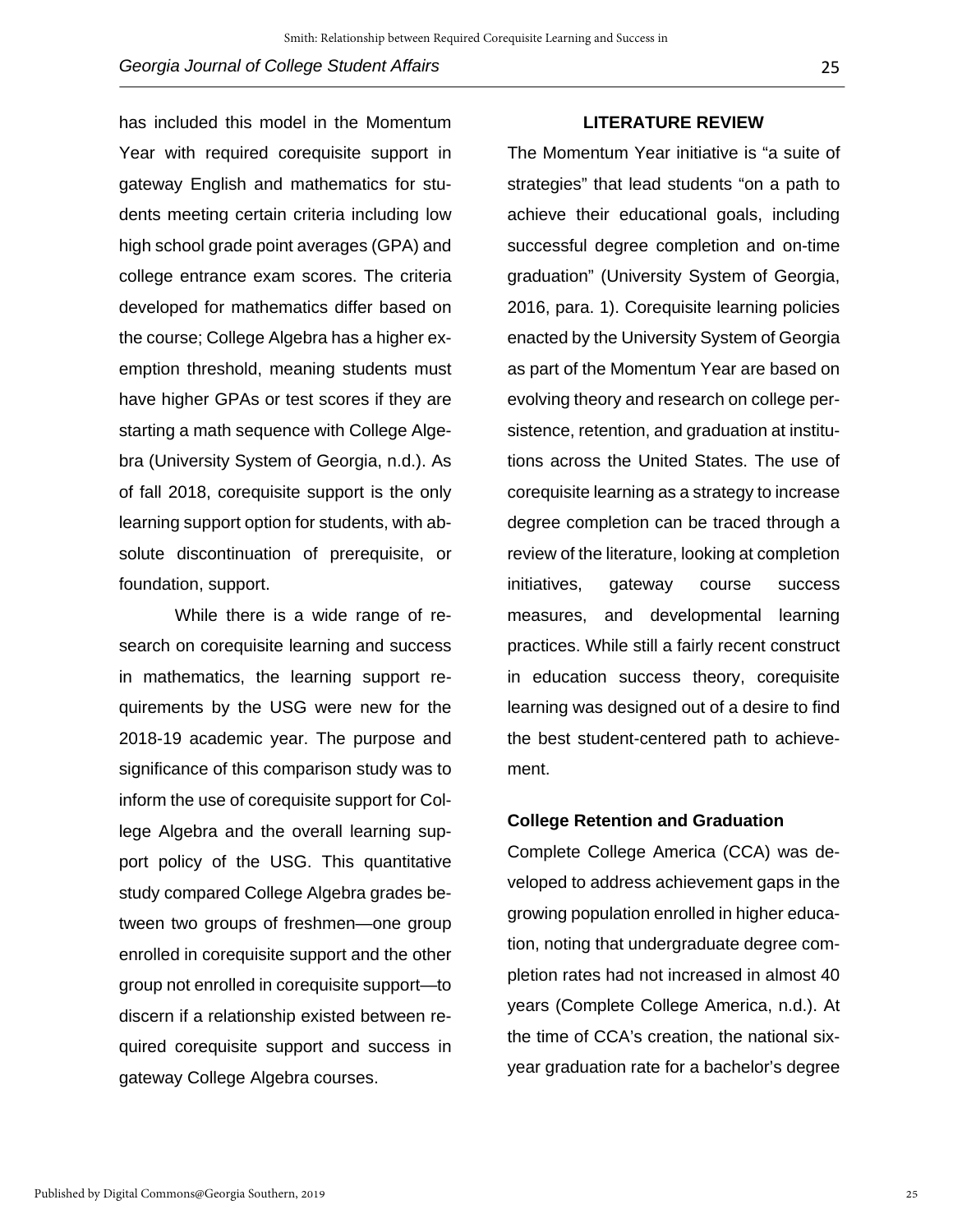was 55.5%; the national three-year graduation rate for an associate's degree was 29.2% (The National Center for Higher Education Management Systems, 2018). In the time since, rates have not increased much. Shapiro et al. (2017) reported that students who began a degree program at a college or university during the fall of 2011 have a 56.9% six-year degree attainment rate. Additionally, they found variations in completion rates by student type, race and ethnicity, and institution type.

Research showing disparities based on student demographics are plentiful. Race was found to be a powerful predictor in completion with Whites graduating at much higher rates than Blacks, Hispanics, and other minorities (Arcidiacono & Koedel, 2014; Contreras & Contreras, 2015; Fletcher & Tienda, 2010; Tracey & Sedlacek, 1987). Socioeconomic status also played a factor (Castleman & Long, 2016; Goldrick-Rab, Kelchen, Harris & Benson, 2016; Witkow, Huynh & Fuligni, 2015), along with first-generation status (Petty, 2014; Stephens & Hamedani, 2014). Perhaps the top indicator is college preparation, defined as the combination of high school grade point average and college entrance exam scores (Daugherty & Lane, 1999; Pike, Hansen & Childress, 2014).

Aside from student factors that show a predisposition for completion, student success initiatives coordinated by the college or university showed to greatly affect graduation rates. Millea, Wills, Elder, and Molina (2018) pointed out the importance of scholarships and small class sizes. Social integration was noted as a key factor (Daugherty & Lane, 1999), along with determination and grit (Martin, Galentino & Townsend, 2014). However, CCA and CCG initiatives look beyond racial, social, and even incoming academic preparation factors to provide key institutional strategies that move students along their academic path, wherever they begin. CCA and CCG recognize the imbalance by these demographic factors but have developed scalable efforts that work for all students (Complete College America, n.d.). One key piece of these progression plans by CCA and CCG is early student completion of required college-level math and English courses.

## **Gateway Course Completion**

Nearly all core curriculums for associate and bachelor degree programs include at least one entry-level English composition course and one mathematics course, most of which are taken in the first year of college work. Denley's (2016) research in Tennessee showed that students who failed to complete these gateway courses were less likely to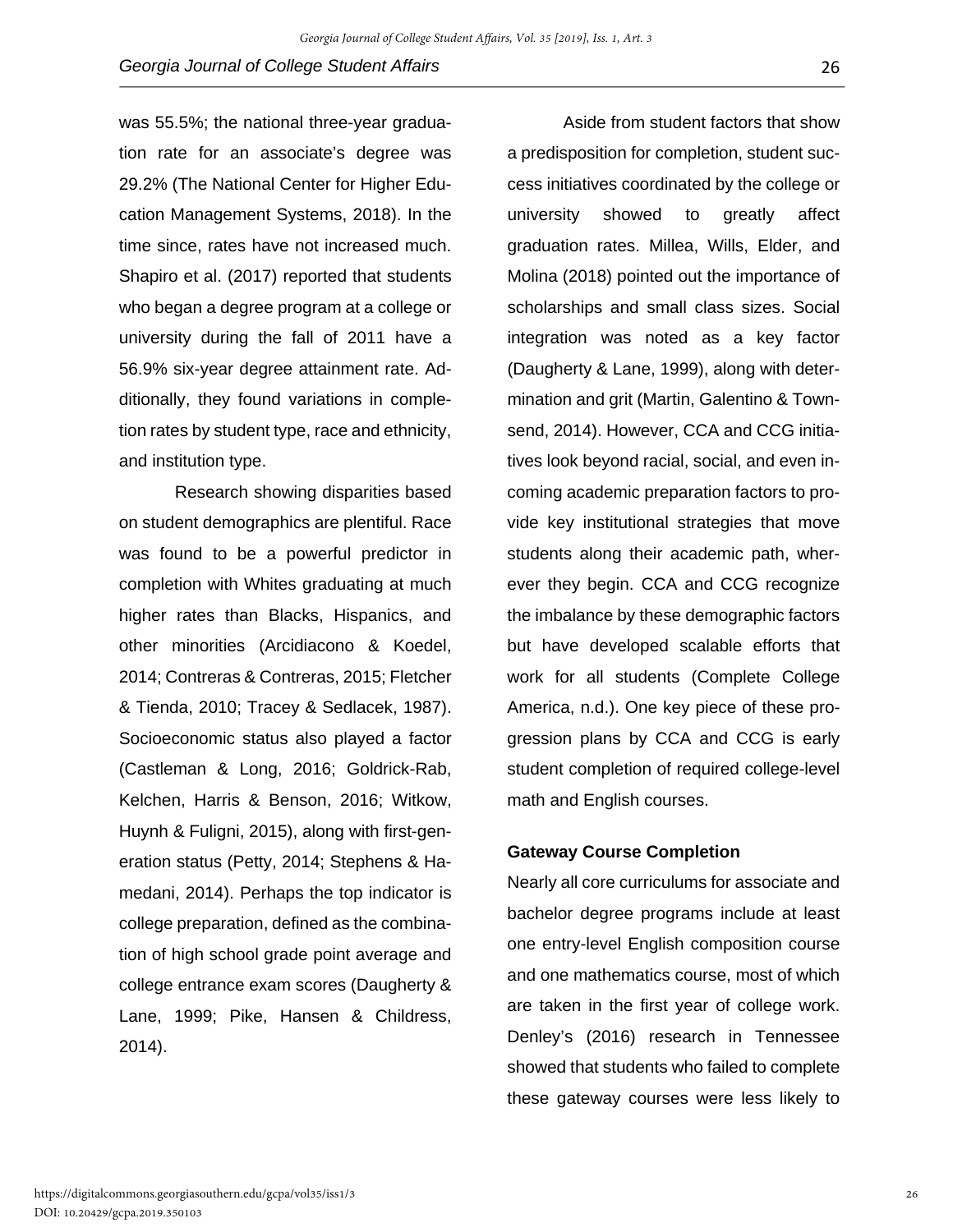persist and graduate. Denley (2016) reported that community college students who did not pass all three gateway courses in their first year (English Composition I, English Composition II, and general education math) had an 18% six-year graduation rate. Conversely, those who did pass the courses had a 48% graduation rate. Because the completion of these courses can have such an impact on persistence, instructional methods to aid in pass rates are highly sought. Developmental, or remedial, education is the approach most post-secondary institutions use to assist students in mastering the necessary skills to successfully complete gateway English and mathematic courses.

# **Determining the Need for Developmental Learning**

The role of developmental learning is to ensure that academically underprepared students can be successful in college-level course work. Logue (2018) reported that 68% of public community college freshmen and 40% of public four-year college freshmen enroll in at least one developmental course. However, the process of developmental learning has become a method of quality control that weeds out students who cannot complete the remedial work (Attewell, Lavin, Domina, & Levey, 2006). Stu-

dents are selected for participation most often based on high school performance, college entrance exam scores, college placement exam scores, length of time out of the classroom, or even self-selection. A mix of all indicators is considered best practice (Edgecombe & Bickerstaff, 2018; Rutschow & Mayer, 2018; Scott-Clayton, 2012; Woods, Park, Hu & Jones, 2018).

Placement exams are commonly used to assess students for remedial work, evaluating skill levels prior to beginning courses. However, California is moving to rely more on high school work and college entrance exams to decrease the number of students in remedial coursework while also placing them directly into college-level work (Smith, 2017). The University System of Georgia has moved to the exemption method, assuming all students should take a developmental course unless they meet one of many options that include a minimum high school GPA, college entrance exam score, or placement exam score (University System of Georgia, n.d.). Conversely, Attewell et al. (2006) found that placement into developmental coursework was rather arbitrary and varied greatly by institution and institution type.

# **Developmental Learning Support**

The traditional definition of remedial or developmental education refers to prerequisite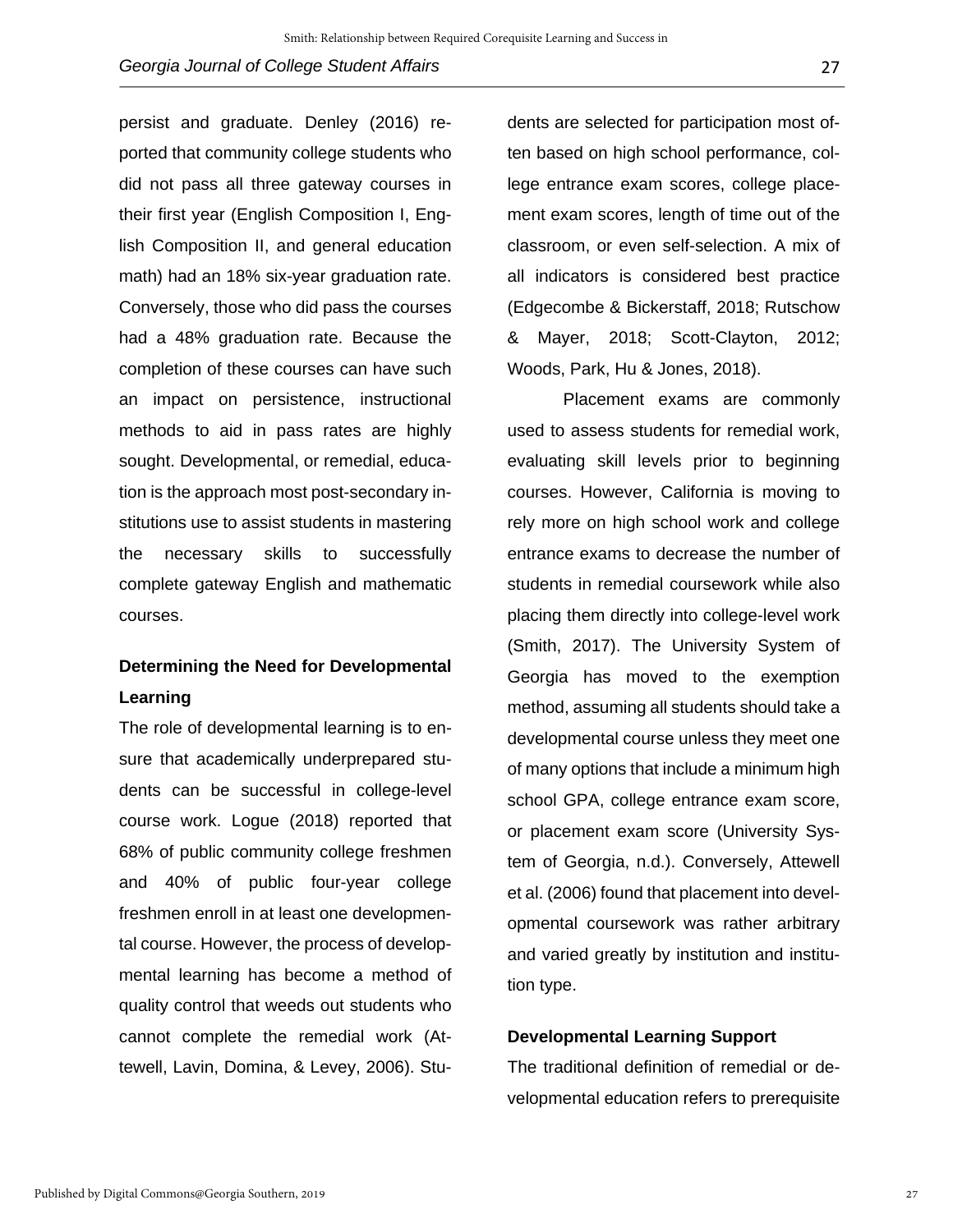courses taken in advance of the gateway course, designed to help an underprepared student learn the skills needed for success in the college-level course. Studies to determine value in remedial education have nearly always been flawed and mixed results have been reported (Bettinger & Long, 2009; Rodriguez, Johnson, Mejia & Brooks, 2017). Recent studies showed that highly underprepared students who take remedial prerequisites have stronger degree completion rates than students who do not take the courses (Bettinger & Long, 2009; Boatman & Long, 2018). However, students on the cusp of being considered college-ready were found to have less success through remediation (Boatman & Long, 2018).

While most colleges and universities are non-selective or open access, there has been a decrease in developmental education offerings over the past 20 years (Attewell et al., 2006; Bahr, 2010; Fair, 2017). This decrease can be attributed to the aforementioned mixed findings from research, increase in time to degree completion, cost to the student, low pass rates, and low persistence rates (Berryman & Short, 2010; Bettinger & Long, 2009; Smith, 2017). Poor pass rates and persistence to the next level seem to be the most influential factors in the discontinuation of developmental education and the call for reformation (Clotfelter, Ladd,

Muschkin & Vigdor, 2015; Complete College America, 2012; Denley, 2016).

With all the controversy surrounding remediation, revised methods have been tested, including accelerated/compressed remediation, modular courses, contextualized experiences, and corequisite learning (Brower et al., 2017; Saxon & Martirosyan, 2017). Research on these areas is burgeoning, but early studies showed positive results. Lucas and McCormick (2007) saw results indicating success at Middle Tennessee State University as the Tennessee Board of Regents pioneered the redesign of developmental learning. More recently, Park, Woods, Hu, Jones, and Tandberg (2018) found that students who self-select into accelerated developmental math courses had the highest subsequent pass rate in their gateway math (over those with no development education or corequisite support). Corequisite learning has garnered the most attention, though, with most developmental models morphing into this pedagogy.

# **Corequisite Learning**

Research on the corequisite model of developmental learning increased in the last two to three years and has become the hallmark of CCA initiatives (Complete College America, 2019) and CCG's Momentum Year initiatives (University System of Georgia, n.d.).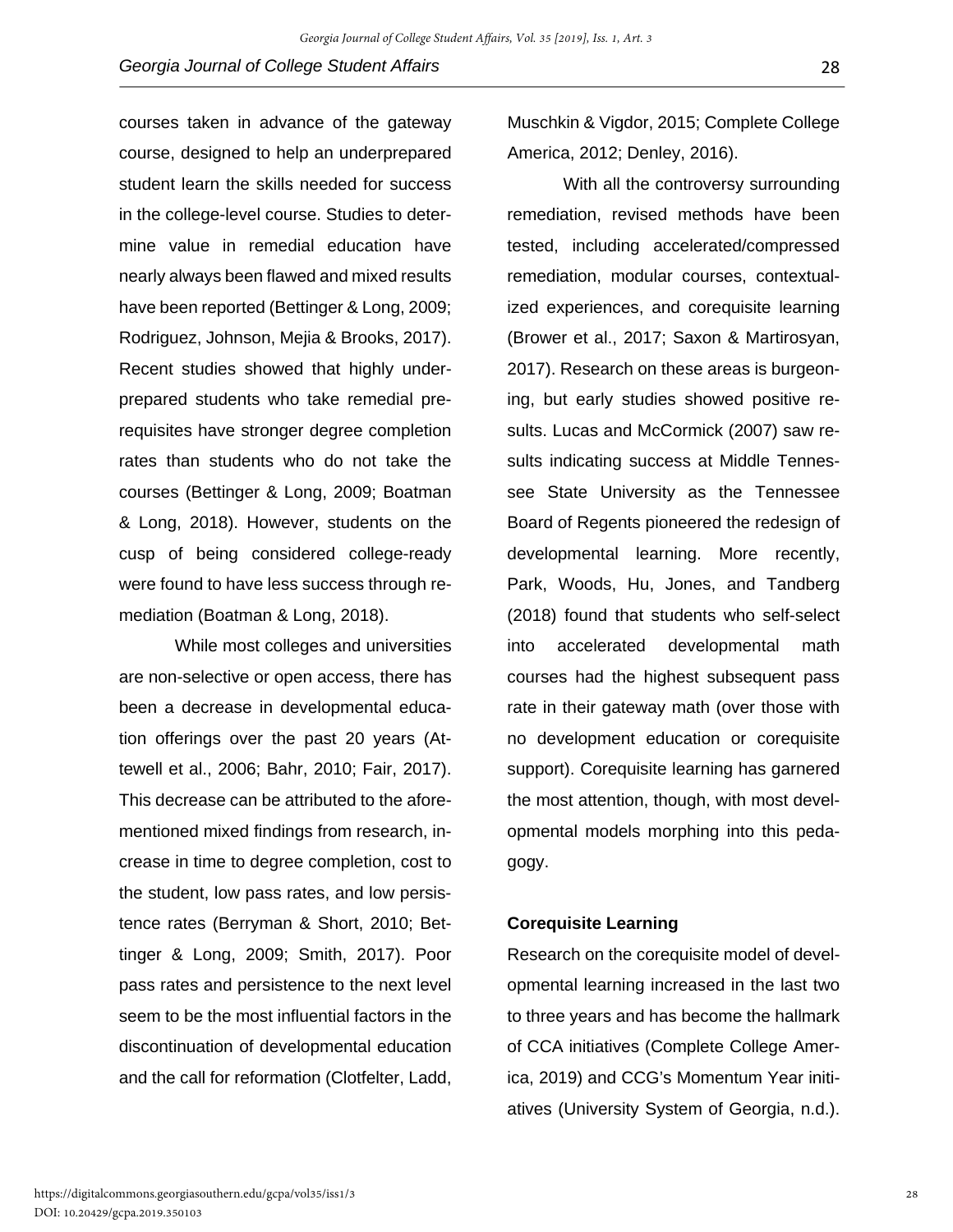One of the primary goals of CCG and the USG is to increase the successful completion of gateway courses early in a student's academic career through concurrent enrollment in a support class and the college-level course associated with this support class (University System of Georgia, n.d.). Berryman and Short (2010) wrote that Austin Peay State University was one of the first to develop just-in-time learning when Tennessee overhauled all developmental learning, creating Supplemental Learning Assistance with support sections of college courses. Fair's (2017) dissertation asserted that students taking corequisites alongside their math course passed at the same rate as those exempted from developmental/learning support for the same gateway math course. Additional research published by Brower et al. (2017), Complete College America (2012), Denley (2016), Logue and Watanabe-Rose (2014), Mireles et al. (2014), and Royer and Baker (2018) concurred that this method has been successful in student completion. Despite the early success, Edgecombe and Bickerstaff (2018) argued that while corequisite learning is a step in the right direction, learning support does not end with 30 credit hours; and it should be integrated throughout the academic experience.

There are numerous side benefits to the corequisite model when compared to the

more traditional sequential developmental courses prior to the credit-bearing gateway course. Developmental learning has always been concerning as it adds to cost and time to degree (Lucas & McCormick, 2007; Mitchell, 2014; Scott-Clayton & Rodriguez, 2014); the corequisite model helps to combat these shortfalls by putting students directly into their required core courses, saving the time and money required to complete prerequisite courses prior to enrollment (Belfield, Jenkins, & Lahr, 2016; Mireles et al., 2014).

#### **Success in Gateway Algebra**

Nearly all students earning a bachelor's degree completed an entry-level math course, and many of them likely took College Algebra, regardless of their program of study. Recent placement trends, however, focus on appropriate math pathways for students based on their major (Massachusetts Department of Higher Education, 2018; Merseth, 2011). College Algebra should be for students progressing to Calculus, which narrows down the population needing this traditionally challenging course (Complete College America, 2019). This shift not only places students in a more useful course for their degree, but also decreases the number of students needing developmental courses. Rutschow, Diamond, and Wallender (2017) wrote that 50-70% of community college stu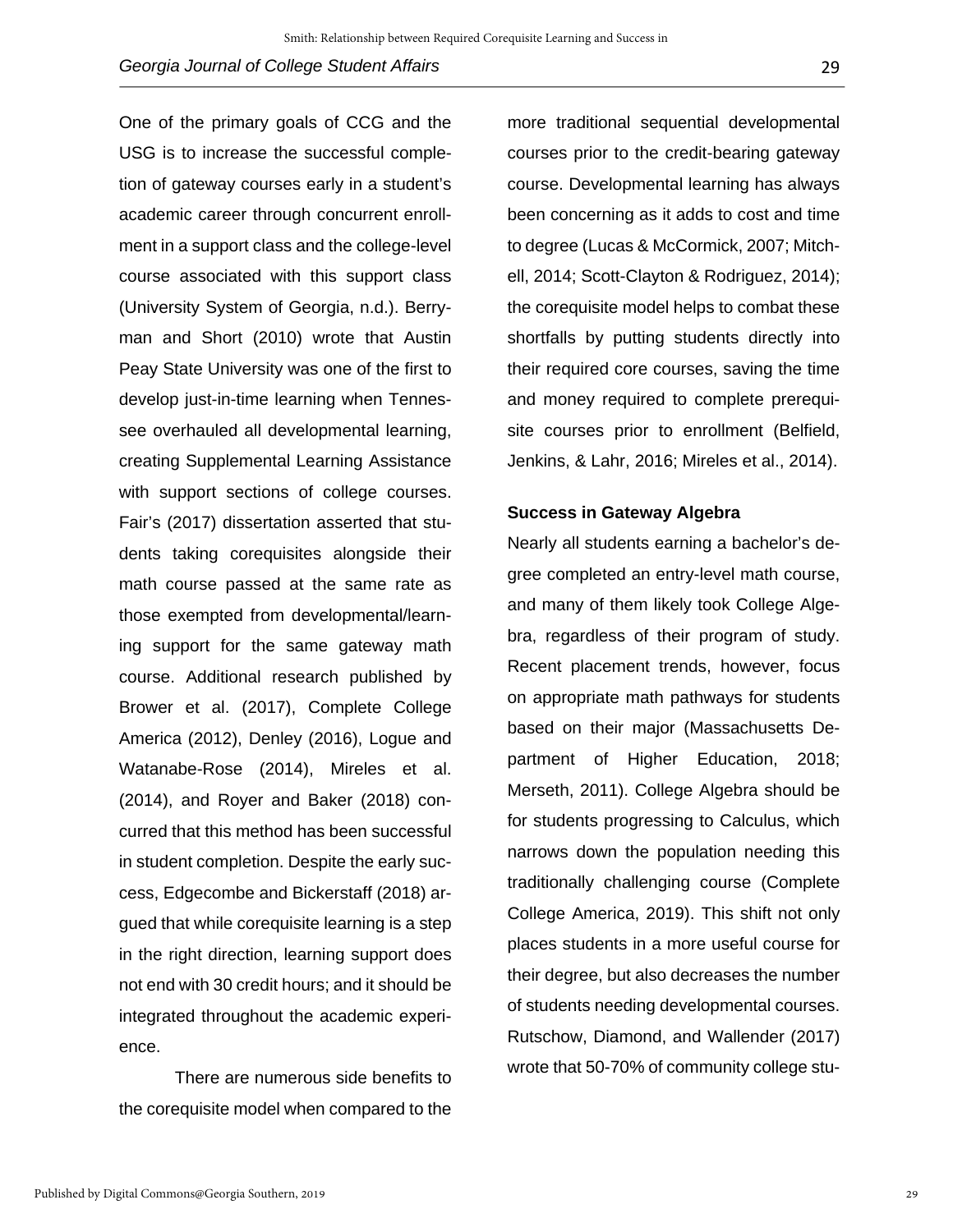dents enter unprepared to take College Algebra with less than 20% ever passing the course. Rodriguez et al. (2017) found significantly higher success rates for California community college students taking statistics or compressed algebra pathways over the traditional algebra paths. Completion barriers like this are key to CCA and CCG initiatives and were recently implemented in USG colleges and universities, along with the new corequisite model for gateway mathematics learning.

Reviewing the literature on college completion initiatives, gateway course success programming, and developmental learning systems showed that corequisite learning is the trending best practice, adopted by national and state college completion groups. Research on corequisite success is still limited, however, especially in conjunction with higher level gateway math courses like College Algebra. This study adds to the literature in this area of educational pedagogy and informs future practice.

## **METHODS**

With corequisite learning now the sole method of college readiness coursework in Georgia, and little definitive research on its success thus far, there is a need to examine early trends of student performance. This study begins that work, comparing students

at one institution who completed corequisite support for College Algebra with those who did not.

# **Participants**

Participants for this study were enrolled at a public Carnegie Doctoral/R2 comprehensive institution in the University System of Georgia offering associate, bachelor, master, and doctoral degrees. This multi-campus institution enrolled over 26,000 students for the fall 2018 term with over 87% undergraduate enrollment. Participants were from the fall 2017 (3,561 students) and fall 2018 (4,362 students) cohorts of new freshmen enrolled at one campus of the university. Institutional Research from the university defined the student records provided: "first-time freshmen are first-time, full-time, degree-seeking only" and "includes first-time summer and fall students" as well as "advanced placement students above the freshman level and joint enrolled students becoming regular students (Institutional Research, personal communication, February 13, 2019). These groups were narrowed down to represent (1) fall 2017 students who took College Algebra during the fall 2017 term and would have been required to enroll in corequisite support if the USG requirement had been in place during their enrollment, and (2) fall 2018 students who took College Algebra during the fall 2018 term and were also enrolled in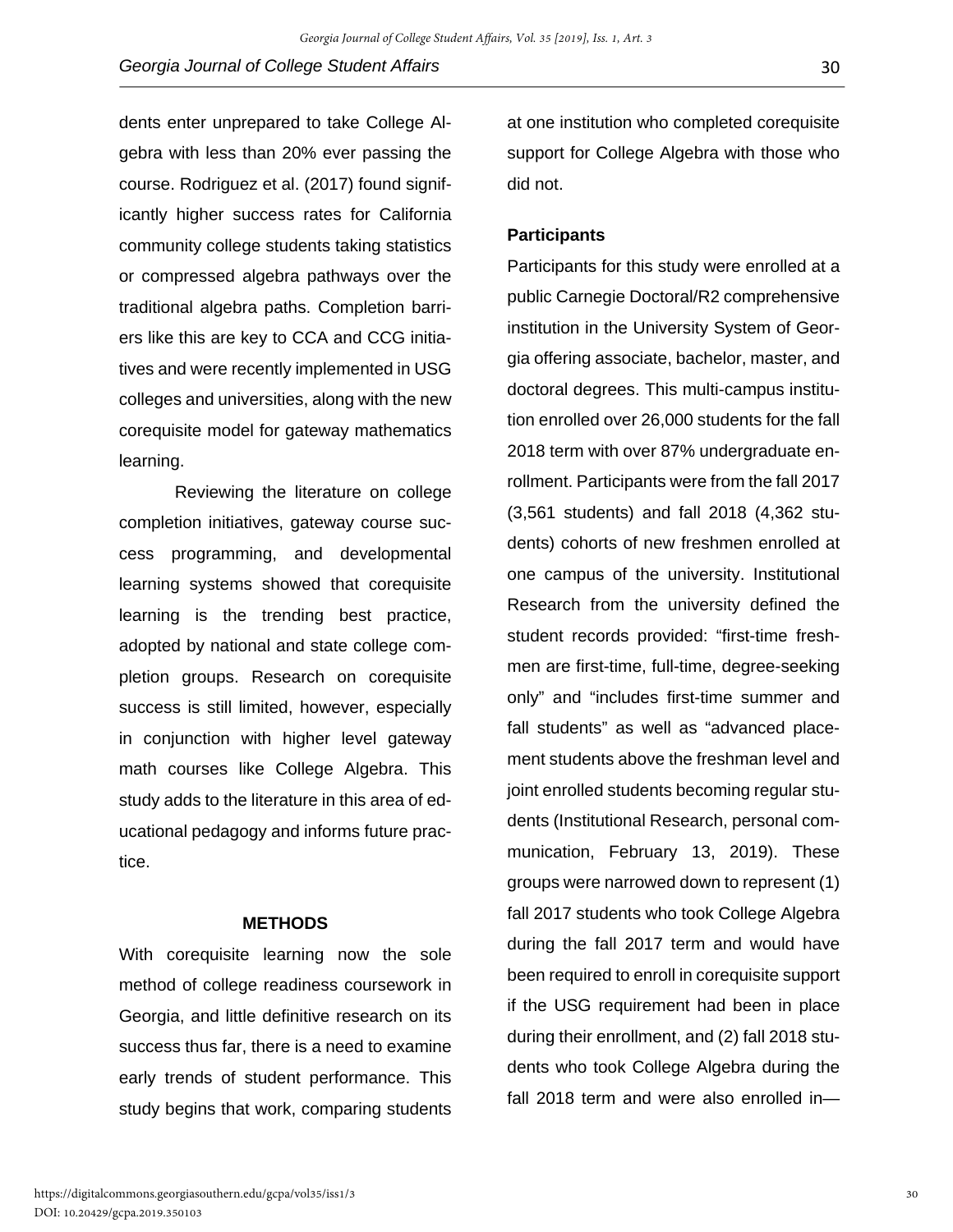and completed—required corequisite support.

To prepare the fall 2017 cohort for analysis, student records meeting the following criteria were removed: had a summer matriculation term, were considered freshmen transfers, did not have a MATH 1111 (College Algebra) grade, had a MATH 0999 (corequisite support) grade, and had a MATH 1111 W or WF grade. Next, each MATH 0999 exemption criteria was applied to remove students who would have been exempt had the requirement been in place for fall 2017: Area A math credit, math placement index over 1265, high school grade point average over 3.40, ACT math test equal to or over 20, old SAT math test score equal to or over 470, redesigned SAT

|  |  | Table 1. Cohort Demographics |
|--|--|------------------------------|
|--|--|------------------------------|

math test score equal to or over 25.5, or ACCUPLACER elementary algebra score equal to or over 79. After all record removal, 158 records remained.

To prepare the fall 2018 cohort for analysis, student records meeting the following criteria were removed: had a summer matriculation term, were considered freshmen transfers, did not have a MATH 1111 grade, did not have a MATH 0999 grade, and had a MATH 0999 or MATH 1111 W or WF grade. Two additional students were found to have met exemption criteria as listed above but still enrolled in MATH 0999; both student records were removed. After all record removal, 55 records remained. Table 1 shows a demographic overview of the two groups.

| <b>Cohort</b>                                     | <b>Mean Age</b> | <b>Sex</b>                 | <b>Race/Ethnicity</b>                                                                                                                                 |
|---------------------------------------------------|-----------------|----------------------------|-------------------------------------------------------------------------------------------------------------------------------------------------------|
| <b>Fall 2017</b><br>(No Corequisite)<br>$(n=158)$ | 18.22           | 55.1% female<br>44.9% male | 4.4% American Indian/Alaskan Native<br>1.9% Asian<br>25.9% Black/African-American<br>5.7% Hispanic<br>1.9% Two+ Races<br>59.5% White<br>2.5% Unknown  |
| <b>Fall 2018</b><br>(Corequisite)<br>$(n=55)$     | 19.05           | 43.6% female<br>56.3% male | 3.6% American Indian/Alaskan Native<br>0.0% Asian<br>40.0% Black/African-American<br>14.5% Hispanic<br>3.6% Two+ Races<br>36.4% White<br>1.8% Unknown |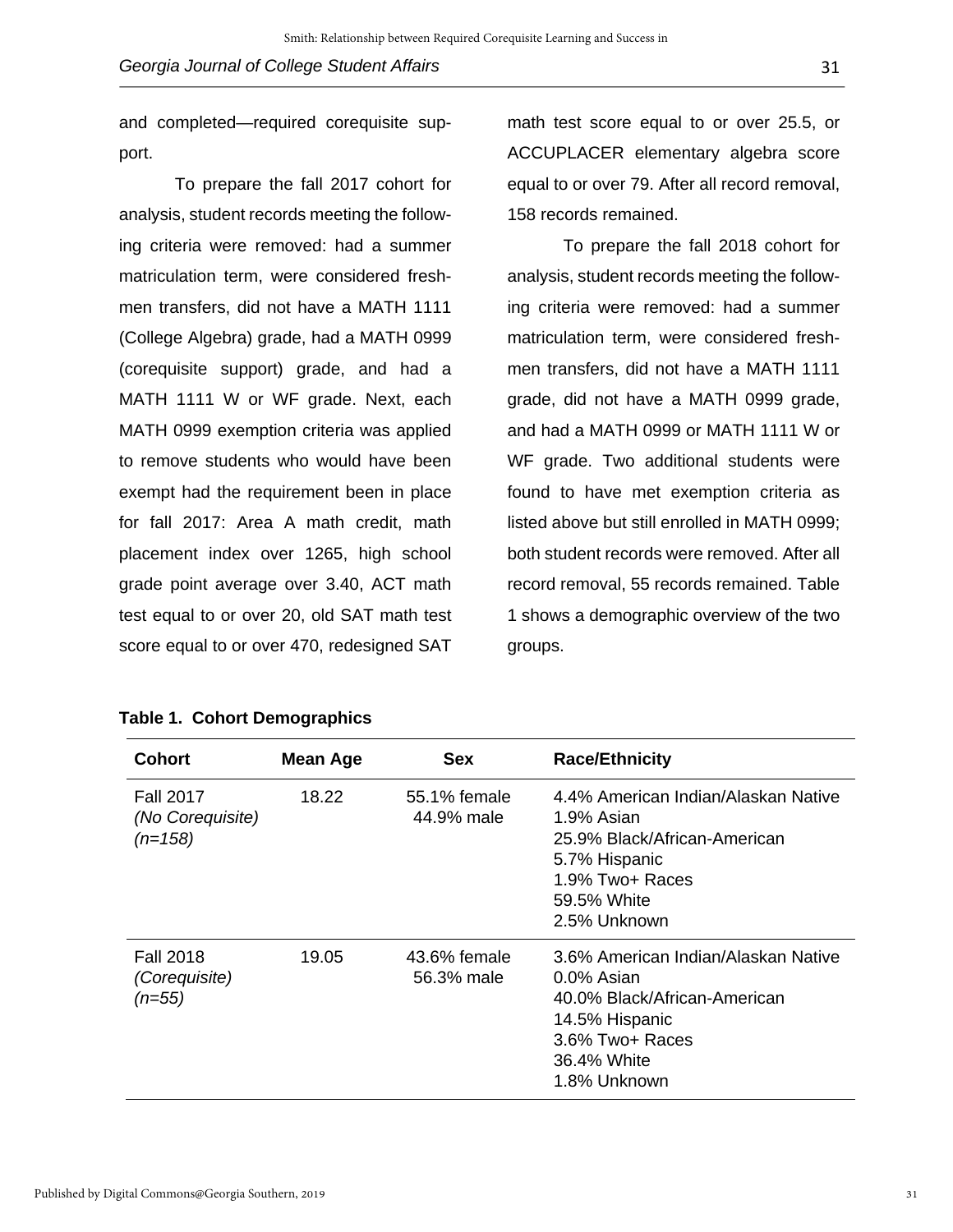The fall 2017 group who did not take the corequisite course tended to be slightly younger than the fall 18 group who did participate in the corequisite course. The fall 17 group was majority female whereas the fall 18 group was majority male. The groups presented slightly different race/ethnicity breakdowns as well, with the fall 17 cohort being over half white, followed by just over a quarter Black/African-American. The fall 18 cohort, however, was 40% Black/African-American followed by 36% White. Hispanic students also made up a larger portion for fall 18 group than for fall 17. Both groups are representative of the overall university demographics in age, sex, and race/ethnicity. An overview of the groups' academic achievements is presented in Table 2.

| <b>Cohort</b>                        | <b>Mean High</b><br><b>School GPA</b> | <b>Mean SAT</b><br><b>Total Score</b> | <b>Mean ACT</b><br><b>Composite Score</b> |
|--------------------------------------|---------------------------------------|---------------------------------------|-------------------------------------------|
| <b>Fall 2017</b><br>(No Corequisite) | 2.86                                  | 1049.64                               | 21.73                                     |
| <b>Fall 2018</b><br>(Corequisite)    | 2.70                                  | 1040.32                               | 20.15                                     |

| Table 2. Cohort Academic Achievement Means |  |  |
|--------------------------------------------|--|--|
|--------------------------------------------|--|--|

The fall 2017 group had a higher mean high school grade point average, SAT total score, and ACT composite score than the fall 2018 group. It is important to note that admissions requirements changed for fall 2018 incoming freshmen at the university studied. The minimum high school grade point average rose from a 2.0 to a 2.5. The SAT total lowered from a 1090 to a 1030, and the ACT composite lowered from a 21 to a 20.

# **Data Collection and Analysis**

Data were gathered at a single point in time and included multiple demographic points,

information related to corequisite support requirements, corequisite course grades, and College Algebra course grades. The independent variable was enrollment in College Algebra corequisite support and the dependent variable was the grade earned in College Algebra. Descriptive statistics were used to show frequency (count and percent) and central tendency (mean) of sample students' age, sex, and race/ethnicity as well as mean of academic achievement levels. A chisquare analysis was used to determine if a relationship exists between the noted variables.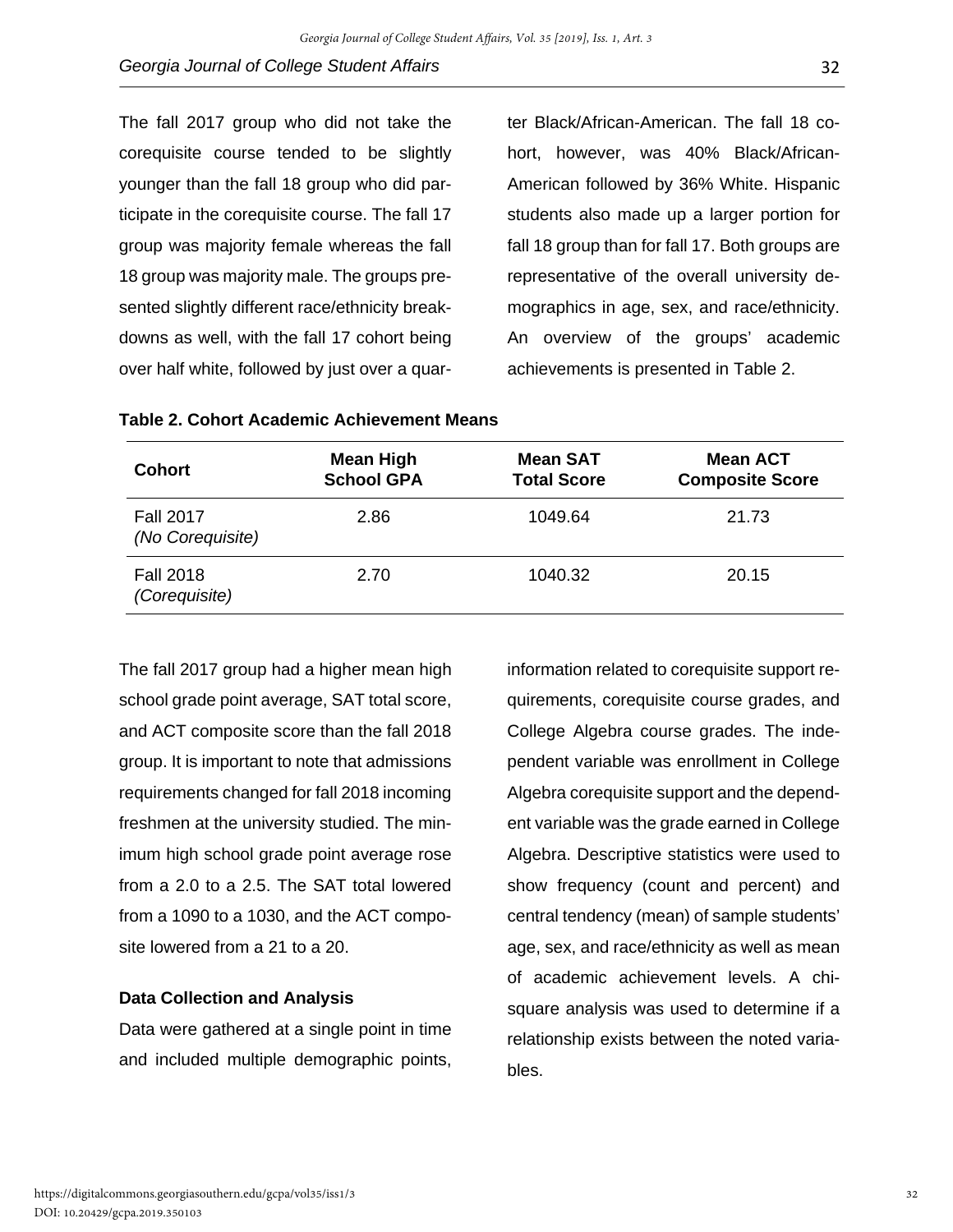Data were provided from the university's Department of Institutional Research and the primary point of comparison for this study was earned grades in College Algebra. College Algebra was graded on a letter scale of A, B, C, D, or F; passing—or successful—grades include A, B, and C. The university catalog description for College Algebra, or MATH 1111, defines the course:

> This course provides an in-depth study of the properties of algebraic, exponential and logarithmic functions as needed for calculus. Emphasis is on using algebraic and graphical techniques for solving problems involving linear, quadratic, piece-wise defined, rational, polynomial, exponential, and logarithmic functions.

The differentiation between comparison groups is Support for College Algebra, or MATH 0999. The University System of Georgia provided this course description:

> This Learning Support course provides corequisite support in mathematics for students enrolled in MATH 1111 – College Algebra. Topics will parallel topics being studied in MATH 1111 and the course will provide support for the essential quantitative skills needed to be successful in MATH 1111. Taken with MATH 1111, this course provides an in-

depth study of the properties of algebraic, exponential and logarithmic functions as needed for calculus. Emphasis is on using algebraic and graphical techniques for solving problems involving linear, quadratic, piece-wise defined, rational, polynomial, exponential and logarithmic functions. (University System of Georgia, n.d.)

#### **Limitations**

Several limitations were found prior to and during this study. Because this study looked at specific cohorts affected by state governing board policy changes, it is not one that could be replicated. Also, there were small and uneven population counts between the two groups. Prior to receiving the data sets, it was expected that the fall 2017 group would be smaller than the fall 2018 group due to new lower admission criteria. The opposite was true, however, with the fall 2018 group being one third the size of the fall 2017 group. Upon review of additional policy with the Director of the Academic Success Center at the university studied, this is attributed to better student placement into the appropriate math for their respective majors (personal communication, February 13, 2019).

Another limitation is that the review was only of the first cohort of students since implementation of the College Algebra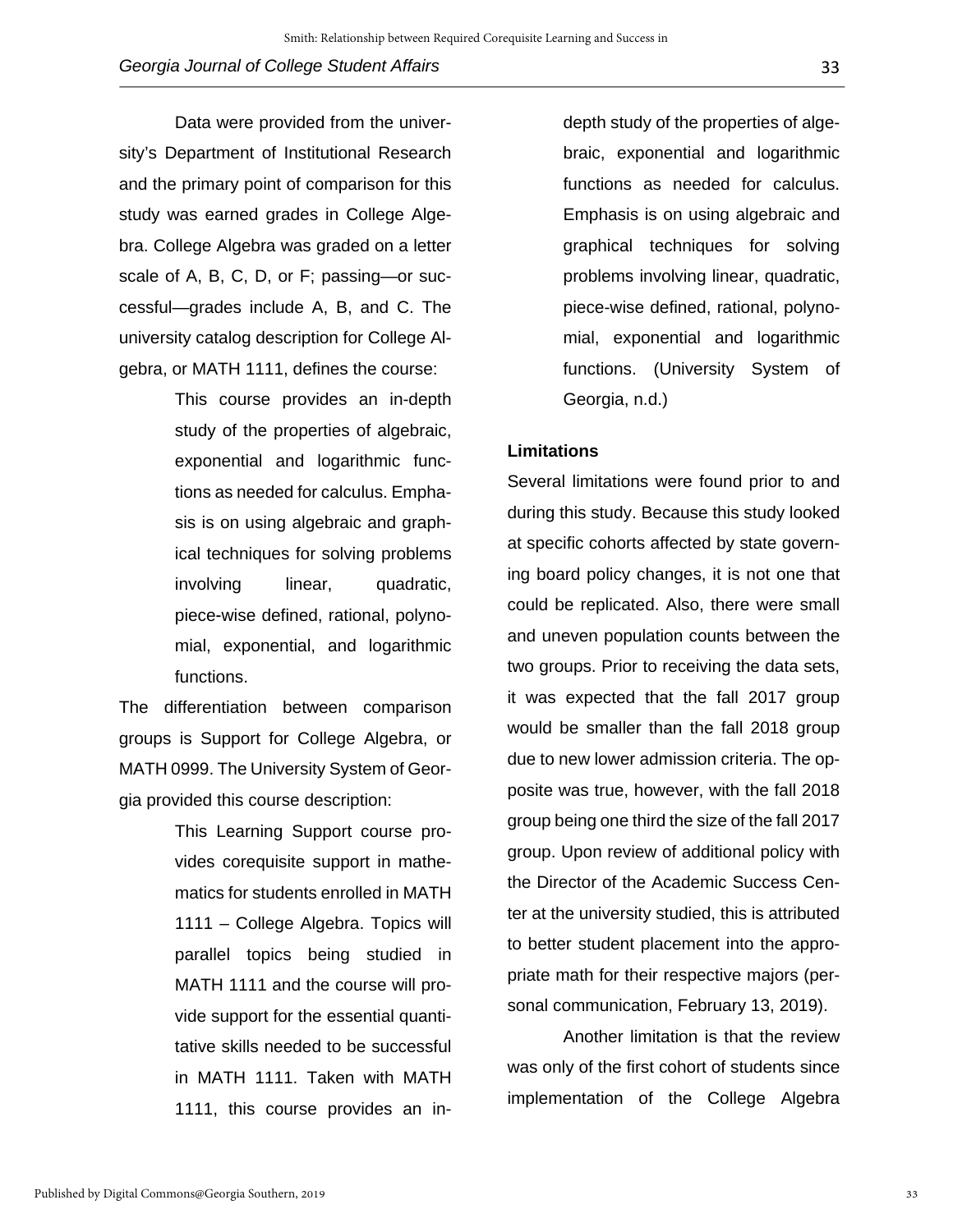corequisite requirement. Over time, staff and faculty could modify instructional methods for this new course leading to changes in outcomes. It should also be noted that most of the previous research in the area of corequisite learning is regarding lower-level mathematics courses and not College Algebra. As a higher-level math course with higher exemption criteria, comparison to other research may be considered less applicable. While that does not impact the findings of this study, it is inaccurate to fully equate it to previous research, supporting the case for additional study on this level or course.

#### **FINDINGS**

This study sought to answer if a relationship existed between required corequisite support and success in gateway College Algebra courses. The results of the chi-square test for independence were significant  $(X^2 =$ 4.593,  $df = 1$ ,  $p = 0.32$ ), confirming the presence of a significant relationship between these variables. Earned grades of A, B, and C in College Algebra (MATH 1111) were grouped as they are the successful, passing grades. Earned grades of D and F were grouped as they are the non-successful grades. Table 3 shows these groupings, with a larger portion of A, B, C grades for the fall 2018 group (72.7%) than the fall 2017 group (56.3%). From this analysis, it can be determined that students who enrolled in a corequisite math course did better in College Algebra than those who did not enroll in the corequisite.

| <b>Cohort</b>    | <b>MATH 1111</b><br>A, B, C Grades | <b>MATH 1111</b><br>D, F Grades | <b>Totals</b> |
|------------------|------------------------------------|---------------------------------|---------------|
| <b>Fall 2017</b> | 89                                 | 69                              | 158           |
| (No Corequisite) | 56.3%                              | 43.7%                           | 100%          |
| <b>Fall 2018</b> | 40                                 | 15                              | 55            |
| (Corequisite)    | 72.7%                              | 27.3%                           | 100%          |

#### **Table 3. College Algebra (MATH 1111) Grades by Cohort**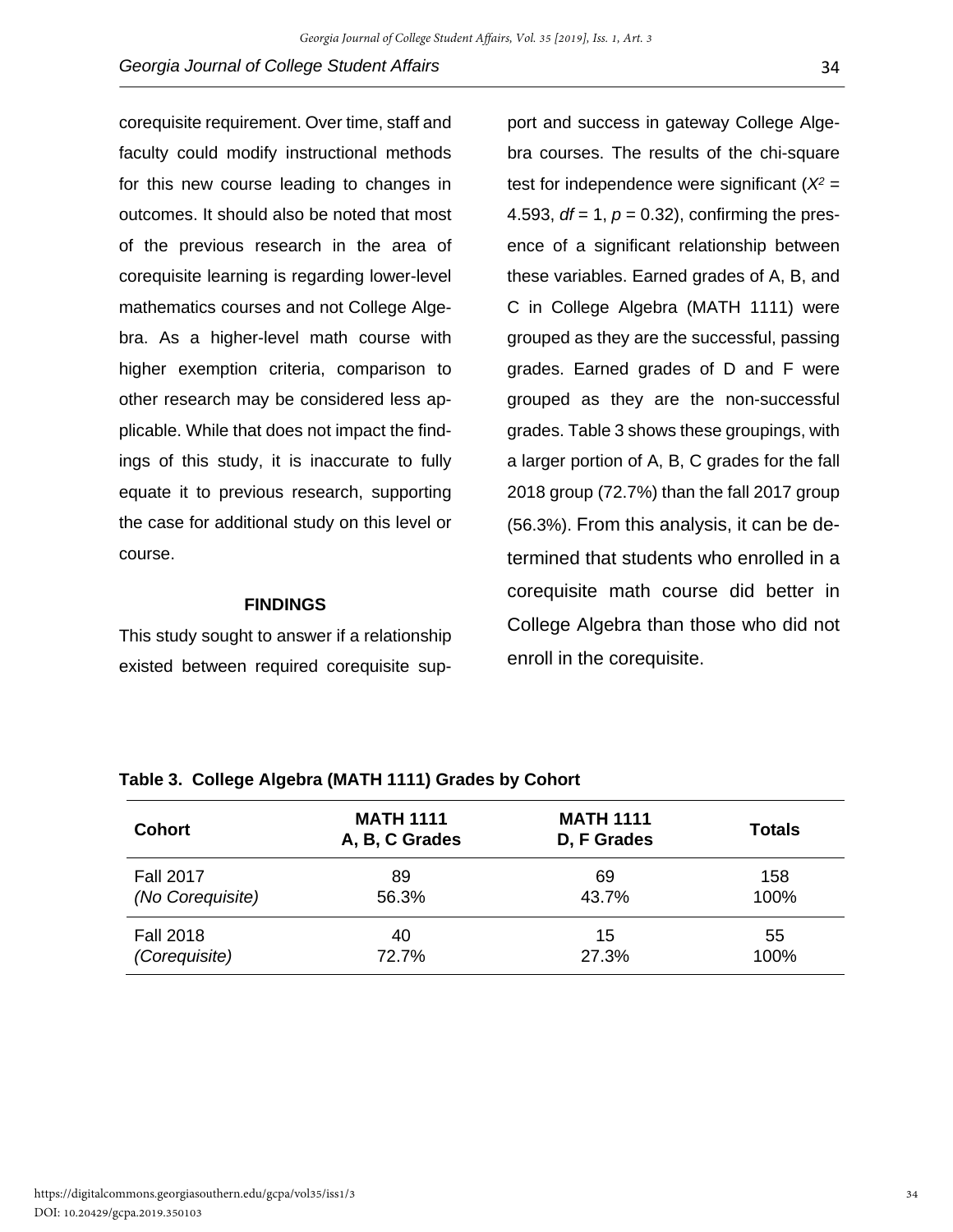### **DISCUSSION**

Higher education is facing a number of obstacles: greater scrutiny of success measures like retention, progression, and graduation; shifts in the demographics of high school graduates with a majority of minority racial and ethnic groups; overall decreases in high school graduates; and increases in adult learners. All these issues have led to new methods of course support with a focus on remediation. The University System of Georgia recognized that successful remediation can be key to progression for many students and corequisite learning is central to their efforts. The purpose of this comparison study was to inform the use of corequisite support for College Algebra and the overall learning support policy of the USG, determining if early success could be found at the institution studied.

Results of this study showed that students who took the corequisite support course (MATH 0999) alongside College Algebra (MATH 1111) earned an A, B, or C grade at a rate of 72.7%, whereas students who did not participate in corequisite learning earned those passing grades at a rate of 56.3%. The outcomes of this research is consistent with findings from Brower et al. (2017), Complete College America (2012, 2019), Denley (2016), Logue and Watanabe-Rose (2014), Mireles et al. (2014), and Royer and Baker (2018), all of which asserted that corequisite learning support produced positive results in gateway course completion.

Brower et al. (2017) looked at different versions of scaffolding for learning support–using additional knowledge or support to build up the student's own independent knowledge. Examining mathematics in Florida, Brower et al. (2017) found that corequisite learning was just one example of these methods, but all focus groups agreed on the positive effects of concurrent support through corequisite work.

Complete College America has been touting the success of corequisite coursework for years, and the *Spanning the Divide* website used early data from Georgia to back up the focus on the topic (Complete College America, 2019). CCA presented the national rate of gateway math completion within two years using traditional foundation remediation at 22% with the Georgia completion rate of gateway math within one year using corequisite remediation at 63%. This study showed completion of College Algebra as a gateway math within one semester with corequisite remediation at nearly 73%.

Denley (2016) presented research from Tennessee, showing higher retention rates of students who learned using corequisite models versus prerequisite models, tying success in gateway coursework to progression. Denley's research supported the longitudinal study by Logue and Watanabe-Rose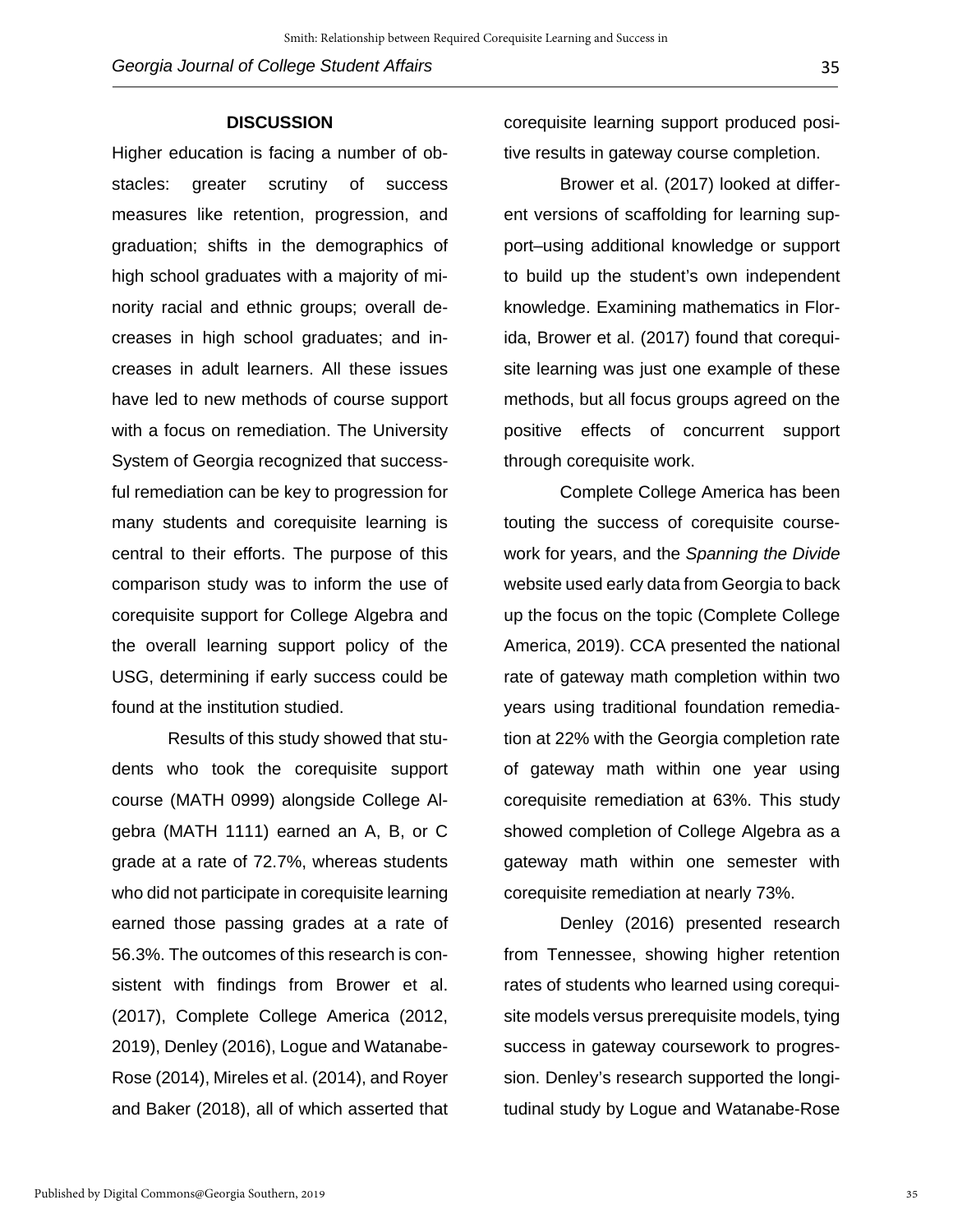(2014) finding that students who took the corequisite support version of math instead of the prerequisite earned more credits early on in their college work, passed future math courses, and graduated at higher rates than those who started in the foundational prerequisite courses. And while Logue and Watanabe-Rose's work (2014) varied from the current study as a controlled experiment looking at a lower level of mathematics, inferences can be made that these students may be more prepared for future courses than their counterparts from the previous year.

Royer and Baker (2018) tracked changes in success with math learning support as the subject institution moved from traditional support to corequisite support, finding more students completed their gateway math and did so in less time. While this study did not compare students who previously would have begun in lower-level math to then reach College Algebra, the fact that corequisite support is required instead of a prerequisite means that more students enroll in College Algebra and therefore are eligible to complete it. This assertion was the finding by Mireles et al. (2014) as well.

## **IMPLICATIONS**

Despite the noted limitations, this study is promising, indicating that corequisite support can lead to greater success for students enrolled in College Algebra. It could also be

used to inform expanded models of corequisite learning for more students in additional courses with traditionally high D, F, W rates. This research should be shared with key constituents including the Director of the Academic Success Center, Associate Provost, and Vice President for Enrollment Management. University System of Georgia staff working with Learning Support policy should also consider the implications of this research. These key players can review this study as they look toward new policies or ways to implement existing policies.

Many new options for support are being explored, including embedded peer support and supplemental instruction. Supplemental instruction (SI), a system that uses peers to prepare informal study sessions outside of class in courses that commonly see high numbers of unsuccessful grades, is seeing early traction at Georgia State University (GSU), including resolutions from their Student Government Association to offer more sections ("Georgia State's SGA", 2016). The university studied plans to pilot embedded peer support, similar to the GSU SI, in the summer of 2019 through a summer bridge program. Research from Brower et al. (2017) found success in the peer support models as well. Continuation of these programs could further enhance achievement as they are consistent with corequisite just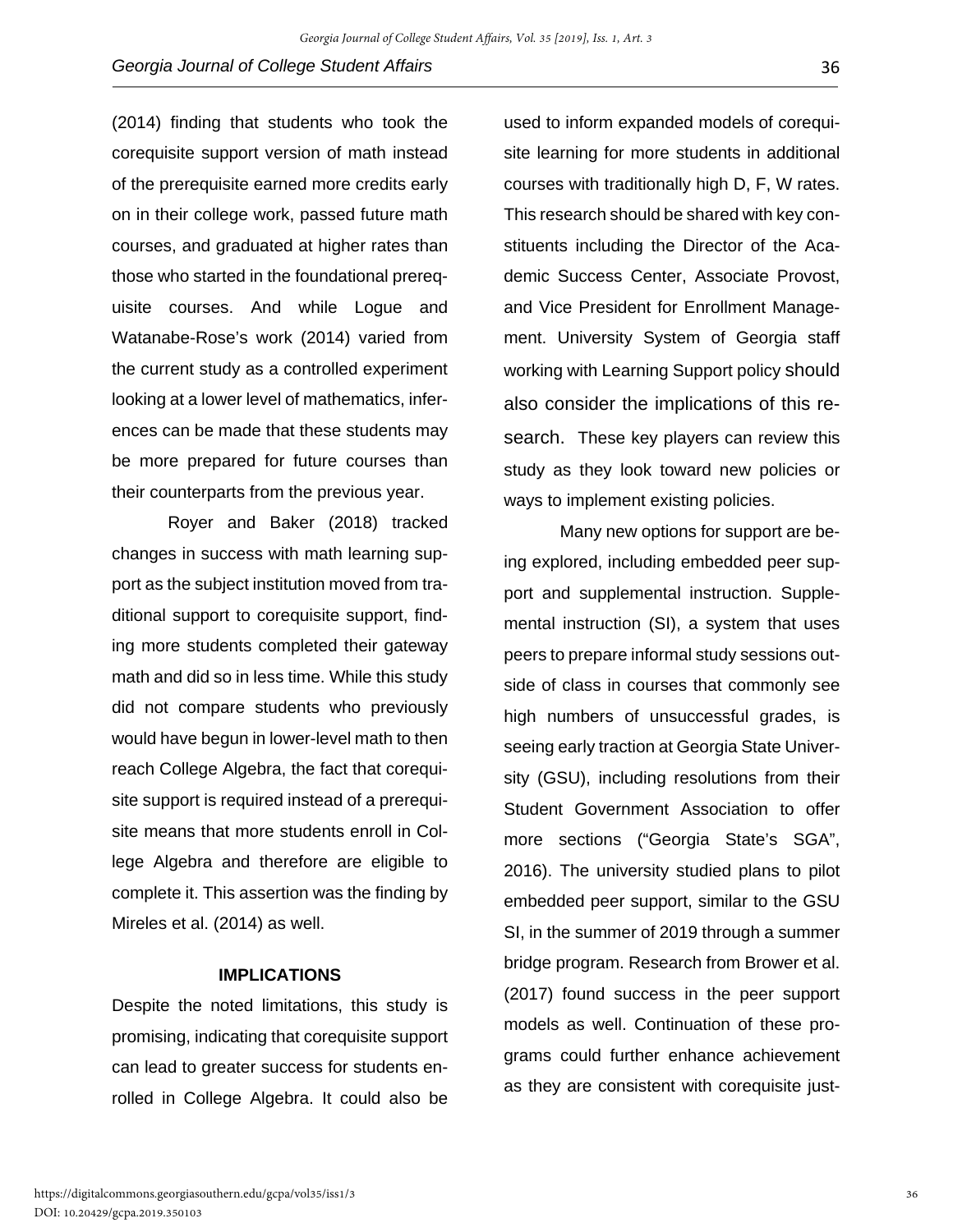in-time support theory. As higher education professionals who work in student success and persistence initiatives design mechanisms to enhance students progression, these types of programs should be considered. Certainly the new USG policies on corequisite learning should continue, with additional research to strengthen practices.

#### **RECOMMENDATIONS FOR RESEARCH**

Due to a small sample size and specific campus reviewed, it is recommended that this study be replicated with additional cohorts and campuses at the university studied, along with different institutions, to increase the number and types of students reviewed. The university studied has a level of selectivity and most admitted students are exempt, or close to exempt, from taking the corequisite learning support course with College Algebra. Boatman and Long (2018) found that students near college-readiness levels were less successful with remediation efforts, so a study of success at state colleges with open access enrollment may be useful. Conversely, Managan's 2019 report in *The Chronicle of Higher Education* asserted that students far removed from content—adult learners in particular—had significant struggles without foundational coursework. Studies considering these variables could produce a larger number of students, lower academic achievement levels, and a greater

age span. Examining outcomes at state colleges would provide a better indication of the large-scale impact of remediation through corequisite learning. Demographic variables could also be reviewed within each student group.

While this study focused on College Algebra, corequisite learning is now in place for all college gateway math courses as well as English. There is extensive room to study the move away from foundational level learning support to a solely corequisite model. Also, there are specific criteria used for exemption from these courses. Students who exempted could be examined to assess if all exemption criteria have equal relationships to grades in the gateway courses. And finally, it could be insightful to examine the Calculus grades of those who moved beyond College Algebra with corequisite support. While the course seemed to assist them in passing their gateway math, an additional research question could be if students were prepared for the next math in their sequence.

## **CONCLUSION**

It is critical that academic success professionals, enrollment managers, and higher education administrators continue to seek successful ways to ensure student progression and degree completion. Early research on corequisite support for gateway courses, as supported by this study, shows great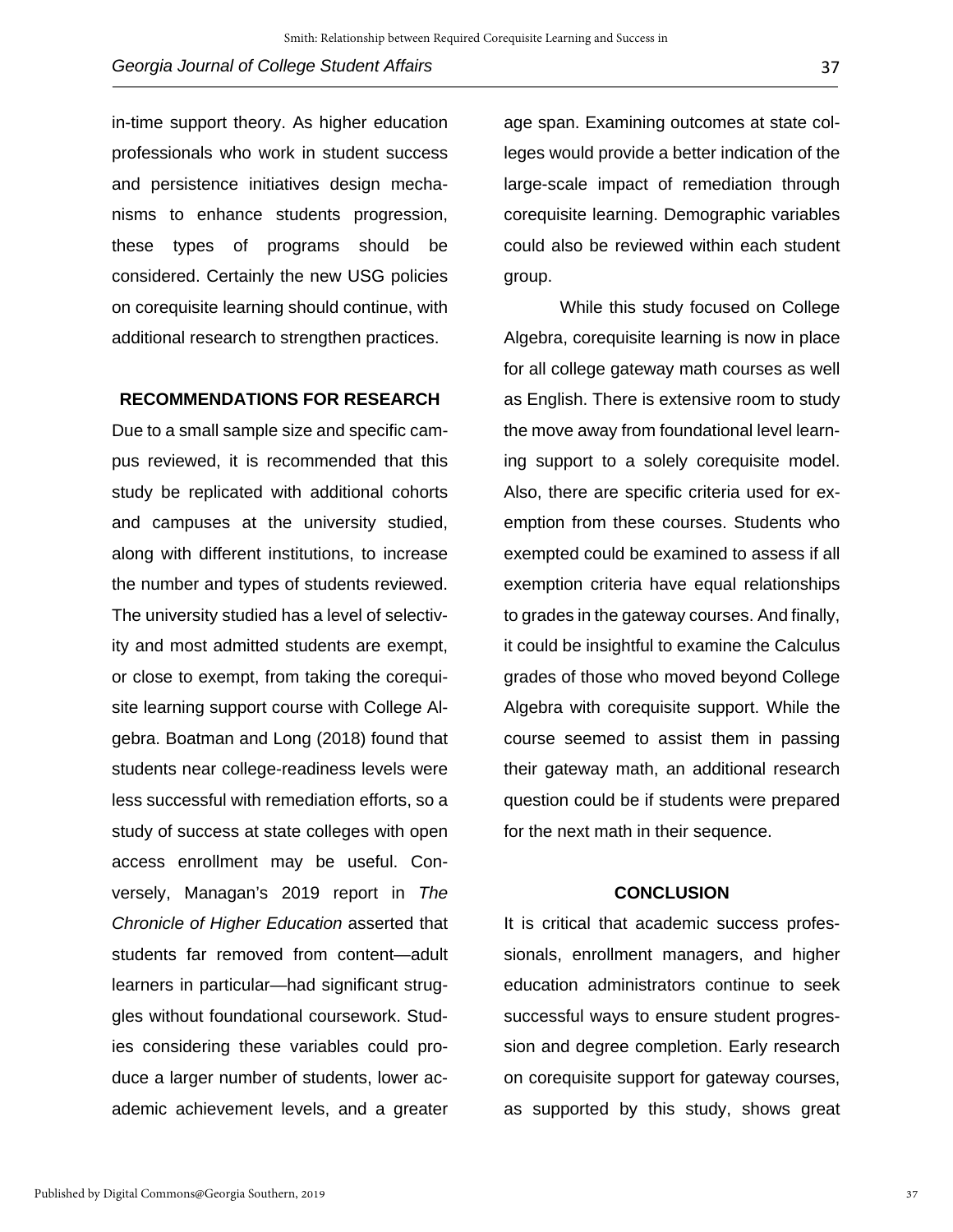promise in using just-in-time support and instructional scaffolding to give students the supplemental help to move them along their degree path. Additional University System of Georgia research and policy is needed to ensure scalable methods to meet the Complete

College America and Complete College Georgia initiatives with system-level support, as has been implemented with corequisite learning this past year.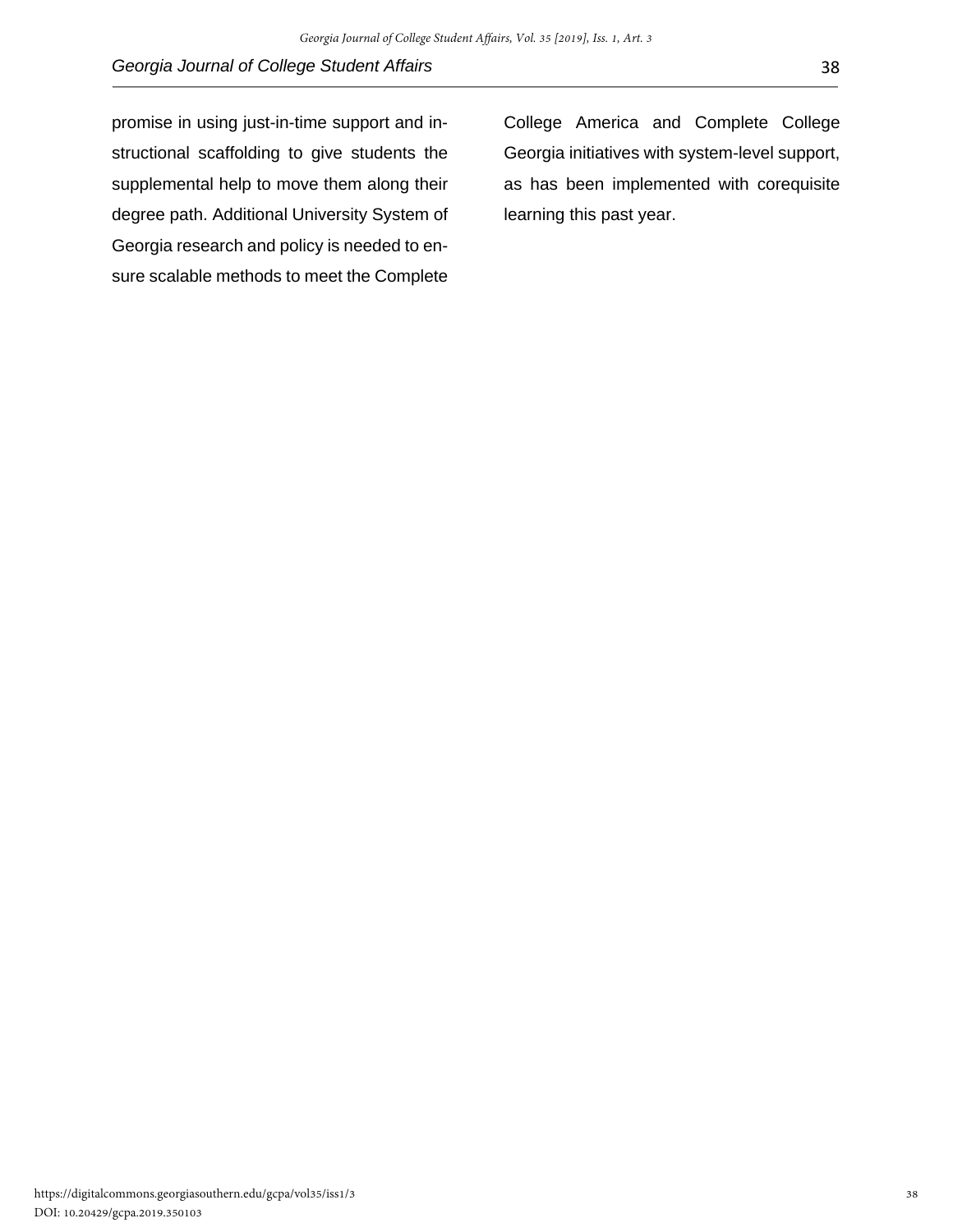# **REFERENCES**

- Arcidiacono, P., & Koedel, C. (2014). Race and college success: Evidence from Missouri. *American Economic Journal: Applied Economics, 6*(3), 20-57.
- Attewell, P., Lavin, D., Domina, T., & Levey, T. (2006). New evidence on college remediation. *The Journal of Higher Education, 77*(5), 886-924.
- Bahr, P. R. (2010). Revisiting the efficacy of postsecondary remediation: The moderating effects of depth/breadth of deficiency. *The Review of Higher Education, 33*(2), 177-205.
- Belfield, C., Jenkins, D., & Lahr, H. (2016). *Is corequisite remediation cost-effective? Early findings from Tennessee*. (CCRC Research Brief No. 62). New York, NY: Columbia University, Teachers College, Community College Research Center.
- Berryman, T. G., & Short, P. M. (2010). Leading developmental education redesign to increase student success and reduce costs. *Enrollment Management Journal, 4*(4), 106-114.
- Bettinger, E. P., & Long, B. L. (2009). Addressing the needs of underprepared students in higher education: Does college remediation work? *Journal of Human Resources, 44*(3), 736-771.
- Boatman, A., & Long, B. T. (2018). Does remediation work for all students? How the effects of postsecondary remedial and developmental courses vary by level of academic preparation. *Educational Evaluation and Policy Analysis, 40*(1), 29-58.
- Brower, R. L., Woods, C. S., Jones, T. B., Park, T. J., Hu, S., Tandberg, D., Nix, A., Rahming, S. G., & Martindale, S. K. (2017). Scaffolding mathematics remediation for academically at-risk students following developmental education reform in Florida. *Community College Journal of Research and Practice, 42*(2), 112-128.
- Calcagno, J. C., Crosta, P., Bailey, T., & Jenkins, D. (2007). Stepping stones to a degree: The impact of enrollment pathways and milestones on community college student outcomes. *Research in Higher Education, 48*(7), 775-801.
- Castleman, B. L., & Long, B. T. (2016). Looking beyond enrollment: The causal effect of needbased grants on college access, persistence, and graduation. *Journal of Labor Economics, 34*(4), 1023-1073.
- Clotfelter, C. T., Ladd, H. F., Muschkin, C., & Vigdor, J. L. (2015). Developmental education in North Carolina community colleges. *Educational Evaluation and Policy Analysis, 37*(3), 354-375.
- Complete College America. (2012). *Remediation: Higher education's bridge to nowhere*.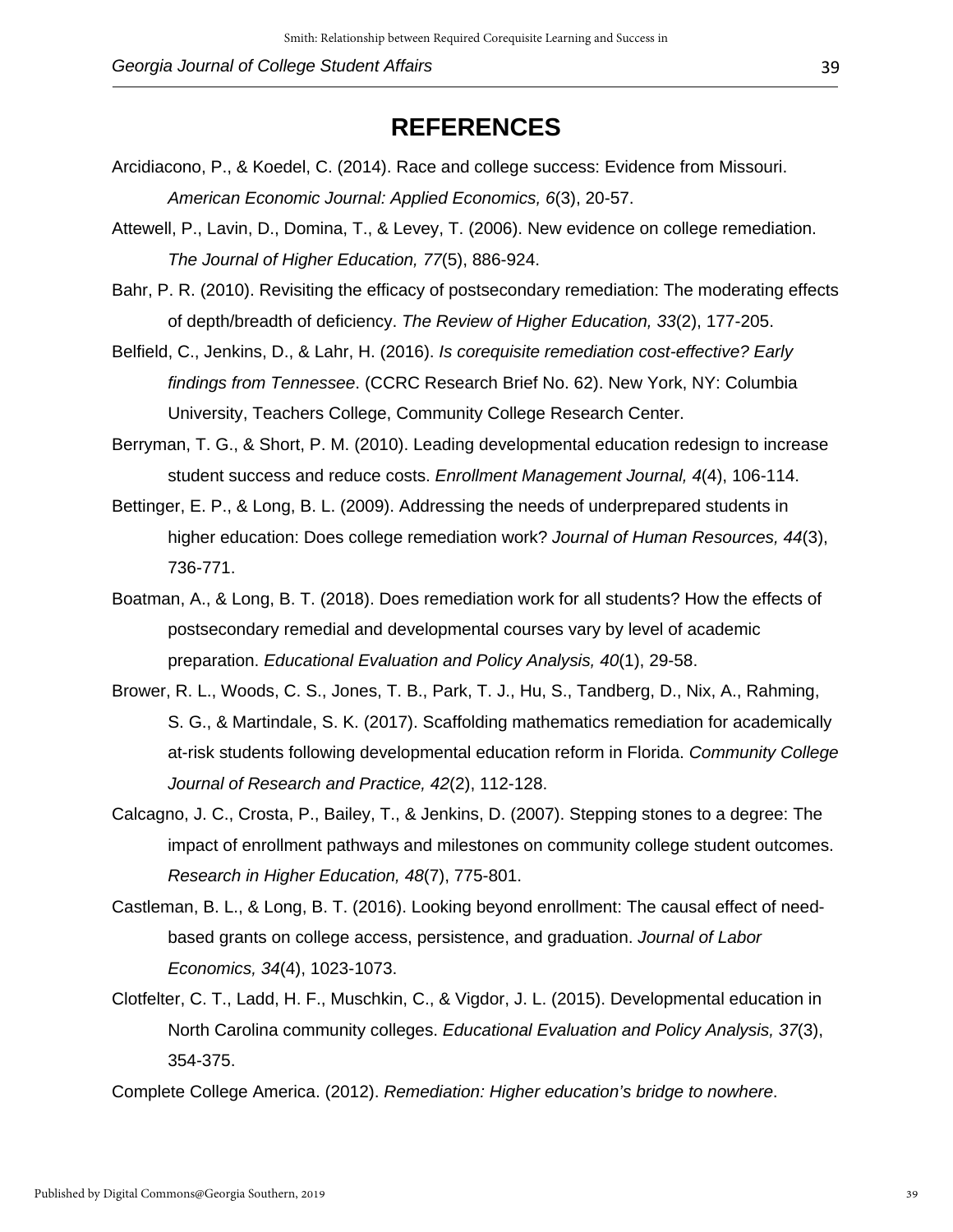Technical Report. Washington, DC: Complete College America. Retrieved from https://completecollege.org/

- Complete College America. (n.d.). Retrieved from https://completecollege.org/
- Complete College America. (2019). Corequisite remediation: Spanning the completion divide. Retrieved from https://completecollege.org/spanningthedivide/
- Contreras, F., & Contreras, G. J. (2015). Raising the bar for Hispanic serving institutions: An analysis of college completion and success rates. *Journal of Hispanic Higher Education, 14*(2), 151-170.
- Daugherty, T. K., & Lane, E. J. (1999). A longitudinal study of academic and social predictors of college attrition. *Social Behavior and Personality*, *27*(4), 355-362.
- Denley, T. (2016, October). *Choice architecture, academic foci and guided pathways*. Presentation to the AACC Pathways Institute, Denver, CO.
- Edgecombe, N., & Bickerstaff, S. (2018). Addressing academic underpreparedness in service of college completion. *Texas Education Review, 6*(1), 75-83.
- Fair, K. E. (2017). *Effectiveness of a corequisite delivery model for developmental mathematics*. (Doctoral dissertation). Retrieved from ProQuest, LLC. (1973617882 - Available from ProQuest Dissertations & Theses Global database).
- Fletcher, J., & Tienda, M. (2010). Race and ethnic differences in college achievement: Does high school attended matter? *The Annals of the American Academy of Political and Social Science, 627*, 144-166.
- Georgia State's SGA pushes for an increase in SI. (2016, November 16). *The Signal*. Retrieved from http://georgiastatesignal.com/georgia-states-sga-pushes-increase-si/
- Goldrick-Rab, S., Kelchen, R., Harris, D. N., & Benson, J. (2016). Reducing income inequality in educational attainment: Experimental evidence on the impact of financial aid on college completion. *American Journal of Sociology, 121*(6), 1762-1817.
- IBM Corp. (2015). IBM SPSS Statistics for Windows (Version 23.0) [computer software]. Armonk, NY: IBM Corp.
- Leinbach, D. T., & Jenkins, D. (2008). *Using longitudinal data to increase community college student success: A guide to measuring milestone and momentum point attainment*. (CCRC Research Tools No. 2). New York, NY: Columbia University, Teachers College, Community College Research Center. Retrieved from https://ccrc.tc.columbia.edu/publications/research-tools-2.html

Logue, A. W. (2018, July 17). The data already tell us how effective co-requisite education is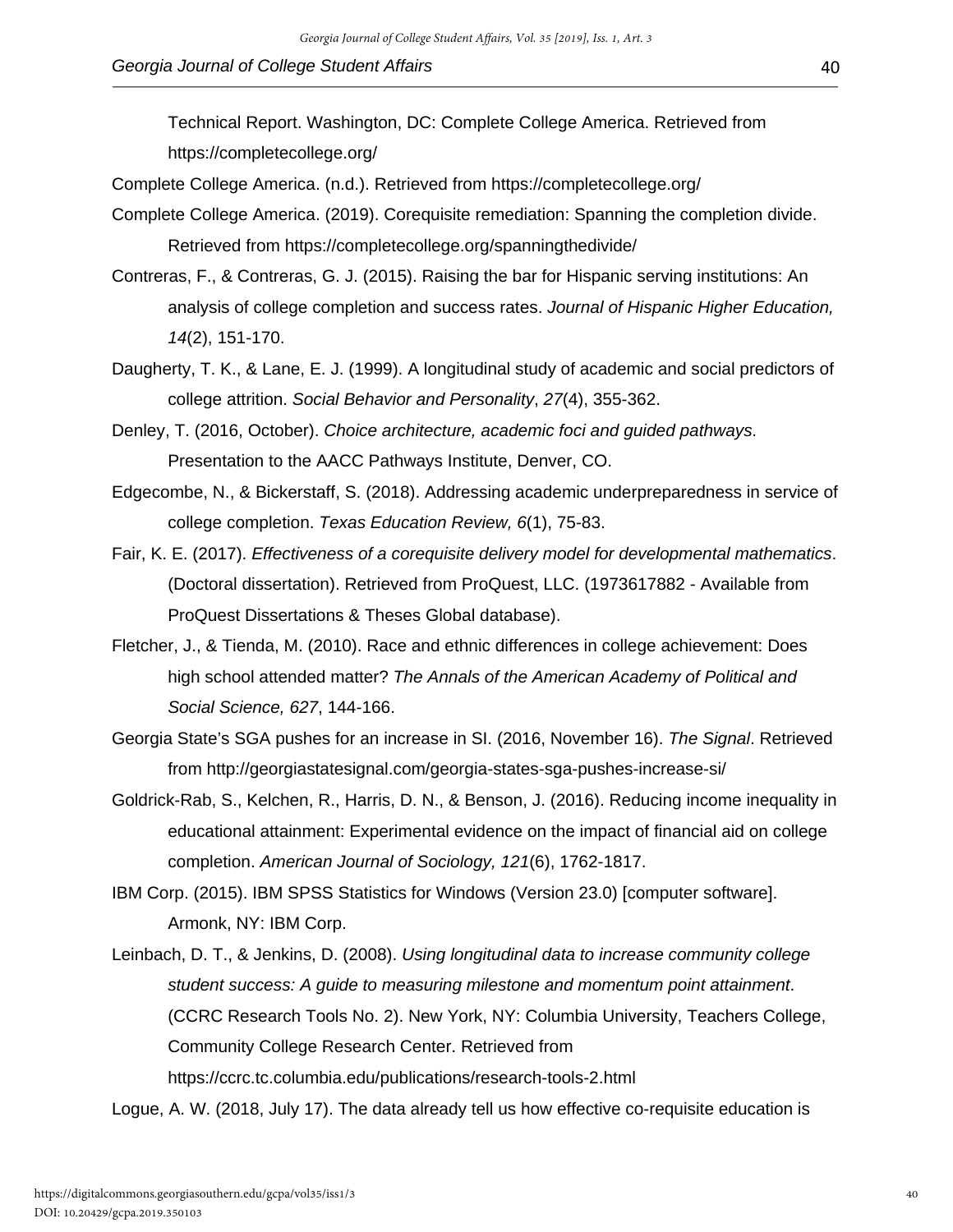(opinion). *Inside Higher Education*. Retrieved from

https://www.insidehighered.com/views/2018/07/17/data-already-tell-us-how-effective-corequisite-education-opinion

- Logue, A. W., & Watanabe-Rose, M. (2014). *Mainstreaming remedial mathematics students in Introductory Statistics: Results using a randomized controlled trial*. SREE Spring 2014 Conference Abstract. Retrieved from https://www.sree.org/conferences/2014f/program/downloads/abstracts/1292\_1.pdf
- Lucas, M. S., & McCormick, N. J. (2007). Redesigning mathematics curriculum for underprepared college students. *The Journal of Effective Teaching, 7*(2), 36-50.
- Managan, K. (2019, February 18). The end of the remedial course. *The Chronicle of Higher Education*. Retrieved from https://www.chronicle.com/interactives/Trend19-Remediation-Main
- Martin, K., Galentino, R., & Townsend, L. (2014). Community college student success: The role of motivation and self-empowerment. *Community College Review, 42*(3), 221-241.
- Massachusetts Department of Higher Education. (2018, January). *Designing math pathways: Supporting students and increasing opportunities for success.* Retrieved from https://dcmathpathways.org/sites/default/files/resources/201801/Designing%20Math%20 Pathways%20Report\_FINAL.pdf
- Merseth, K. K. (2011). Update: Report on innovations in developmental mathematics Moving mathematical graveyards. *Journal of Developmental Education, 34*(3), 32-39.
- Millea, M., Wills, R., Elder, A., & Molina, D. (2018). What matters in college student success? Determinants of college retention and graduation rates. *Education, 138*(4), 309-322.
- Mireles, S. V., Acee, T. W., & Gerber, L. N. (2014). FOCUS: Sustainable mathematics successes. *Journal of Developmental Education, 38*(1), 26-36.
- Mitchell, J. (2014, November 17). Remedial courses in college stir questions over cost, effectiveness. *The Wall Street Journal*. Retrieved from opportunityamericaonline.org/
- The National Center for Higher Education Management Systems. (2018). Graduation rates. *NCHEMS Information Center for Higher Education Policymaking and Analysis*. Retrieved from http://www.higheredinfo.org/
- Park, T., Woods, C. S., Hu, S., Jones, T. B., & Tandberg, D. (2018). What happens to underprepared first-time-in-college students when developmental education is optional? The case of developmental math and intermediate algebra in the first semester. *The Journal of Higher Education, 89*(3), 318-340.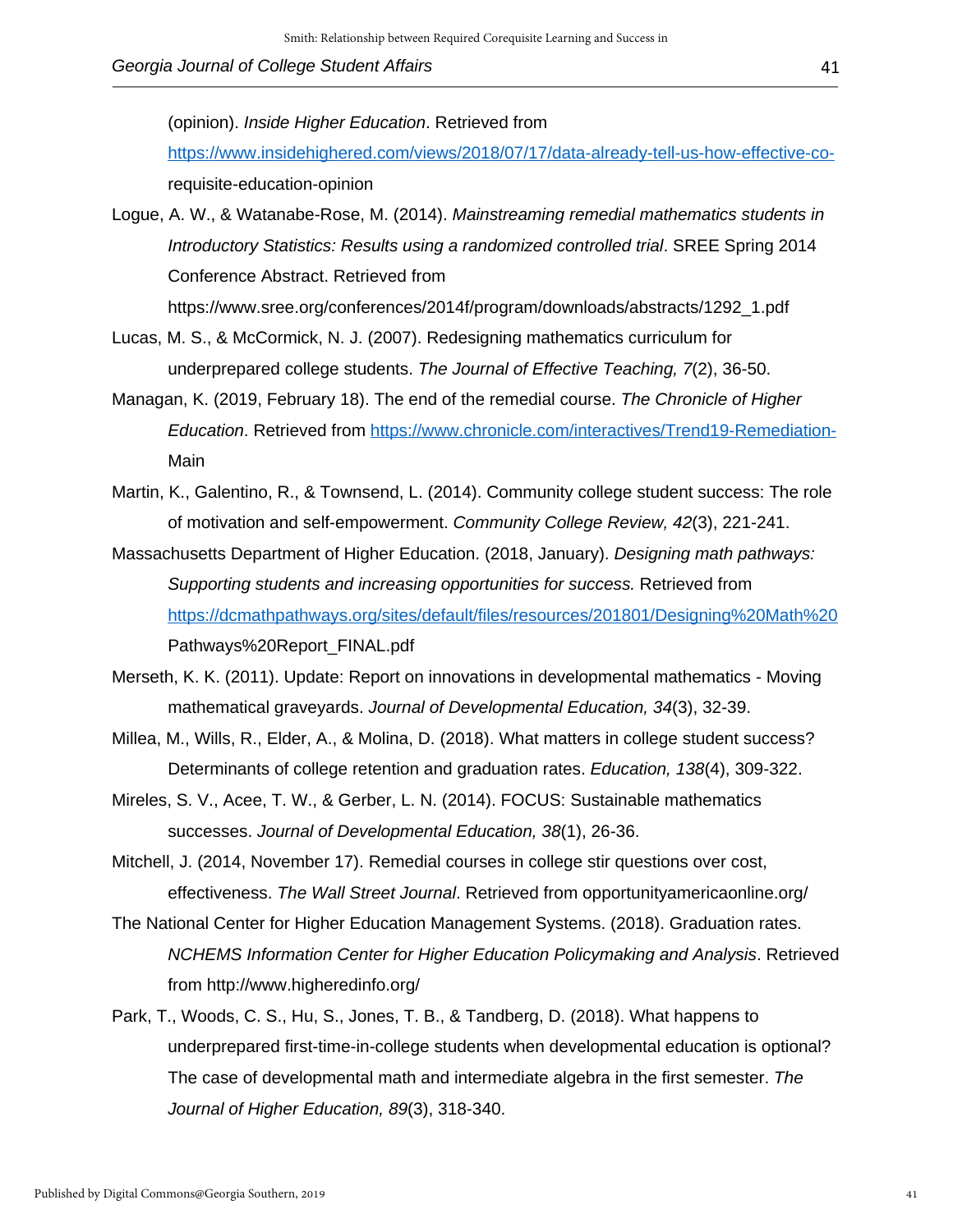- Petty, T. (2014). Motivating first-generation students to academic success and college completion. *College Student Journal, 1*, 133-140.
- Pike, G. R., Hansen, M. J., & Childress, J. E. (2014). The influence of students' pre-college characteristics, high school experiences, college expectations, and initial enrollment characteristics on degree attainment. *Journal of College Student Retention, 16*(1), 1-23.
- Rodriguez, O., Johnson, H., Mejia, M. C., & Brooks, B. (2017, October). Reforming math pathways at California's community colleges. *Public Policy Institute of California*. Retrieved from http://www.ppic.org/wp-content/uploads/r\_1017orr.pdf
- Royer, D. W., & Baker, R. D. (2018). Student success in developmental math education: Connecting the content at Ivy Tech Community College. *New Directions for Community Colleges, 182*, 31-37.
- Rutschow, E. Z., Diamond, J., & Wallender, E. S. (2017, May). *Math in the real world: Early findings from a study of the Dana Center Mathematics Pathways.* Retrieved from https://www.mdrc.org/sites/default/files/2017\_MathRealWorld.pdf
- Rutschow, E. Z., & Mayer, A. K. (2018, February). *Early findings from a national survey of developmental education practices*. Retrieved from https://www.mdrc.org/sites/default/files/2018\_CAPR\_Descriptive\_Study.pdf
- Saxon, P., & Martirosyan, N. M. (2017). NADE members respond: Improving accelerated developmental mathematics courses. *Journal of Developmental Education, 41*(1), 24-27.
- Scott-Clayton, J. (2012, January). *Do high-stakes placement exams predict college success?* (CCRC Working Paper No. 41). New York, NY: Columbia University, Teachers College, Community College Research Center. Retrieved from https://ccrc.tc.columbia.edu/media/k2/attachments/high-stakes-predict-success.pdf
- Scott-Clayton, J., & Rodriguez, O. (2014). Development, discouragement, or diversion? New evidence on the effects of college remediation policy. *Education Finance and Policy, 10*(1), 4-45.
- Shapiro, D., Dundar, A., Huie, F., Wakhungu, P. K., Yuan, X., Nathan, A., & Bhimdiwali, A. (2017, December). *Completing college: A national view of student completion rates – Fall 2011 cohort (Signature report No. 14)*. Herndon, VA: National Student Clearinghouse Research Center.
- Smith, A. A. (2017, June 13). Cal State to end placement exams. *Inside Higher Ed*. Retrieved from https://www.insidehighered.com/news/2017/06/13/california-state-university-looksend-placement-exams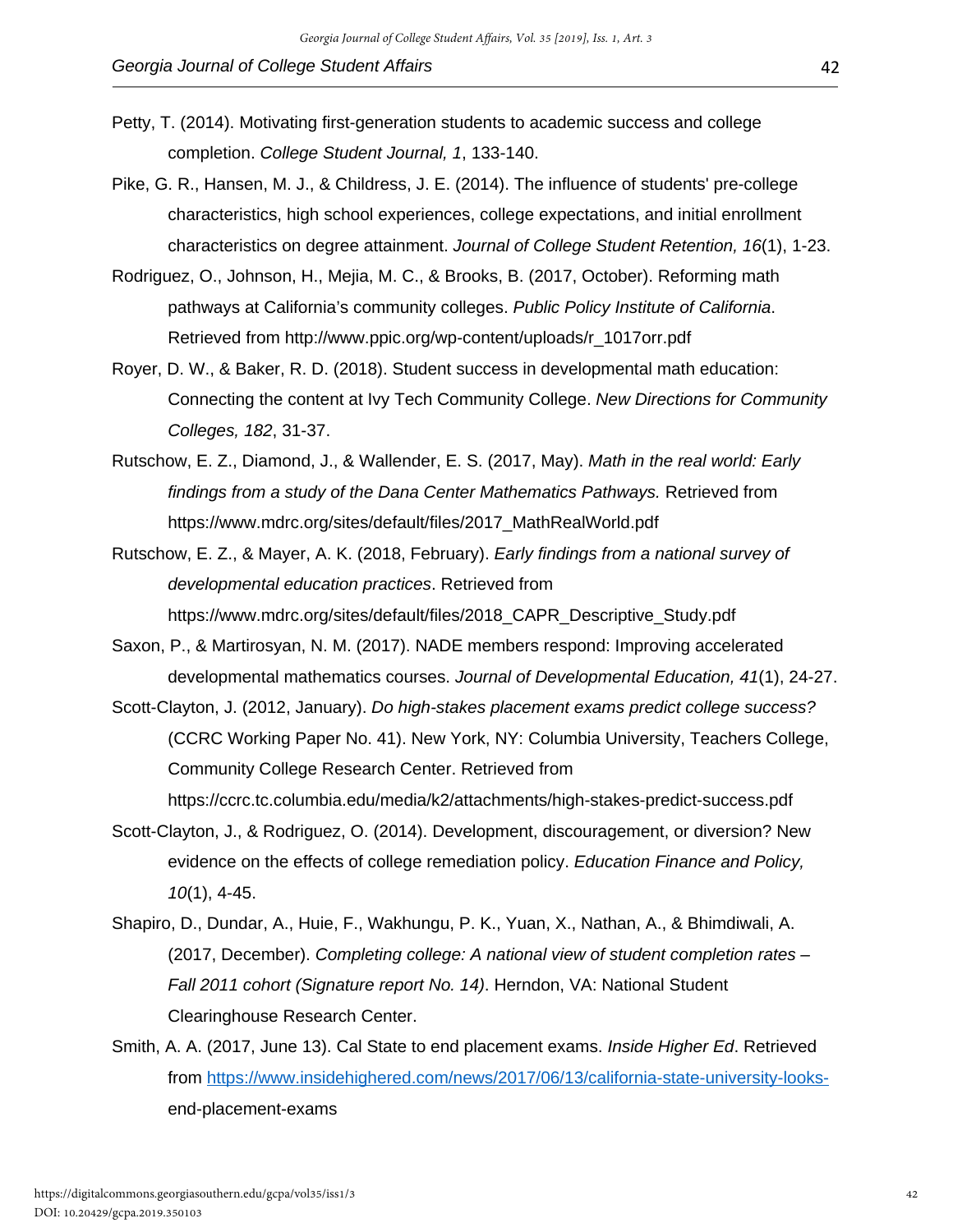- Stephens, N. M., Hamedani, M. G., & Destin, M. (2014). Closing the social-class achievement gap: A difference-education intervention improves first-generation students' academic performance and all students' college transition. *Psychological Science, 25*(4), 943-953.
- Tracey, T. J., & Sedlacek, W. E. (1987). Prediction of college graduation using noncognitive variables by race. *Measurement and Evaluation in Counseling and Development, 19*(4), 177-184.
- University System of Georgia. (2016). *What is a momentum year?* Retrieved from https://completega.org/what-momentum-year
- University System of Georgia. (n.d.). *Complete College Georgia*. Retrieved from https://completega.org/
- Witkow, M. R., Huynh, V., & Fuligni, A. (2015). Understanding differences in college persistence: A longitudinal examination of financial circumstances, family obligations, and discrimination in an ethnically diverse sample. *Applied Developmental Science, 19*(1), 4-18.
- Woods, C. S., Park, T., Hu, S., & Jones, T. B. (2018). How high school coursework predicts introductory college-level course success. *Community College Review*, *46*(2), 176-196.